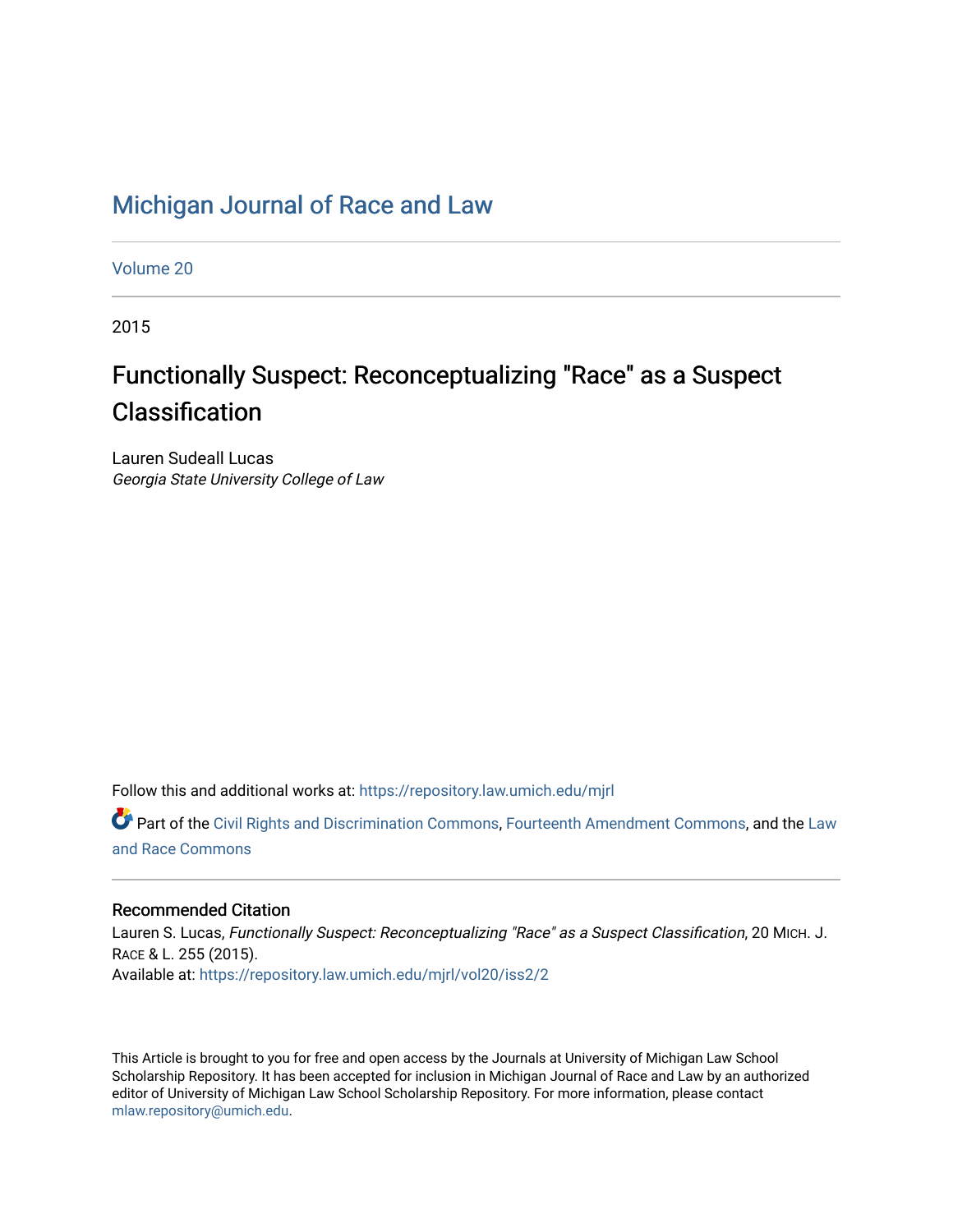## FUNCTIONALLY SUSPECT: RECONCEPTUALIZING "RACE" AS A SUSPECT CLASSIFICATION

#### *Lauren Sudeall Lucas*\*

*In the context of equal protection doctrine, race has become untethered from the criteria underlying its demarcation as a classification warranting heightened scrutiny. As a result, it is no longer an effective vehicle for challenging the existing social and political order; instead, its primary purpose under current doctrine is to signal the presence of an impermissible basis for differential treatment. This Symposium Article suggests that, to more effectively serve its underlying normative goals, equal protection should prohibit not discrimination based on race per se, but government actions that implicate the concerns leading to race's designation as a suspect classification. For example, a possible equal protection violation would no longer be triggered by the mere act of racial categorization, but by classifications targeting groups characterized by a history of past discrimination, political powerlessness, or a trait that has no bearing on its members' ability to participate in or contribute to society.By directly integrating the values underlying suspect classification into equal protection analysis, this Article attempts to replace the categorical use of race with a substantive approach that is less vulnerable to arguments grounded in colorblindness or postracialism and more focused on deconstructing existing racial hierarchies.*

#### TABLE OF CONTENTS

|  |                                                 |                                             | 256 |
|--|-------------------------------------------------|---------------------------------------------|-----|
|  |                                                 | I. "RACE" AS A SOCIAL, LEGAL, AND POLITICAL |     |
|  |                                                 |                                             | 261 |
|  | II. DEFINING "RACE" AS A SUSPECT CLASSIFICATION |                                             | 266 |
|  |                                                 | A. History of Past Discrimination           | 267 |
|  |                                                 |                                             | 269 |
|  |                                                 |                                             | 272 |
|  |                                                 | III. LOOKING BEHIND THE VEIL OF "RACE"      | 275 |
|  |                                                 |                                             | 276 |
|  |                                                 |                                             | 282 |
|  |                                                 |                                             | 285 |

<sup>\*</sup> Assistant Professor, Georgia State University College of Law. I would like to thank Osamudia James and Wendy Greene for their thoughts on an early draft of this article as well as the participants in the Culp Colloquium at Duke Law School at which I presented an early version of the ideas that ultimately informed this piece. I am also thankful to the editors of the Michigan Journal of Race and Law, for inviting me to participate in this symposium, and to Pierce Hand, who provided valuable research assistance. The ideas raised by this Symposium Article are further explored in my forthcoming Essay, *Identity as Proxy*, 115 COLUM. L. REV. \_\_\_ (forthcoming 2015).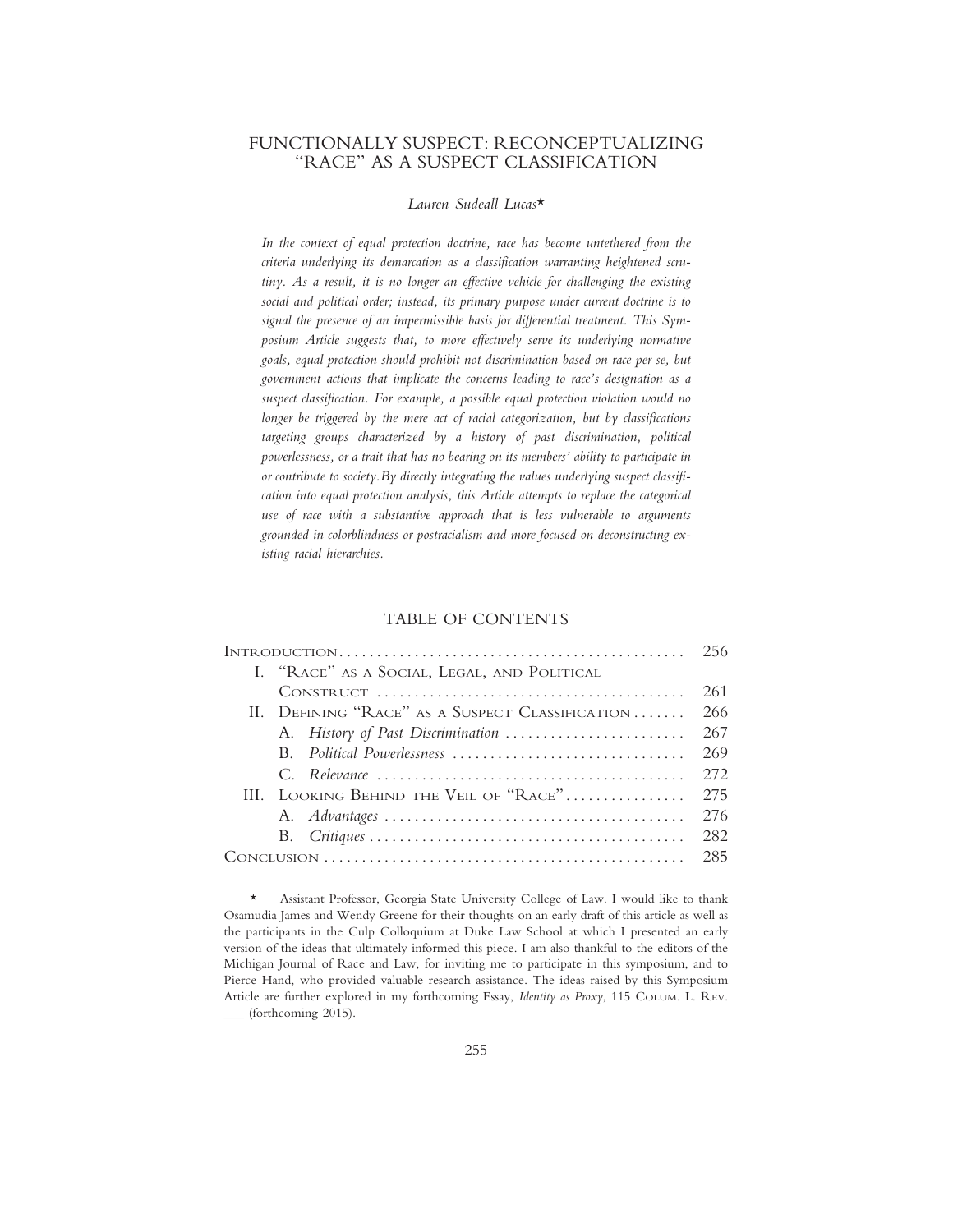#### **INTRODUCTION**

Race matters. But it's not always clear what that means. Much ink has been spent analyzing how and when race should matter, and even what is meant by the concept of "race" itself.<sup>1</sup> Many authors have chronicled the ways in which, historically, race has been constructed—for example, based on blood fraction (or the "one-drop rule"), phenotype, skin color, or performance.2 In the context of equal protection doctrine, race matters because it has been deemed a "suspect classification," meaning that governmental classifications based on race receive strict scrutiny and, as a result, require strong justification.3

But to understand for whom and when race will matter, there must be some common understanding as to what race means and which individuals will fall within specific racial categories. Prohibiting discrimination based on "race" may mean disallowing discrimination based on skin color, community association, or certain performance traits, and thus means little without further elaboration.<sup>4</sup> It may mean that every use of race, regardless of its nature or its contextual application, is subject to heightened scrutiny; or it may mean that only some uses of race are viewed with a more skeptical eye. As to whom certain labels apply, the law has not kept pace with changing notions of identity, relying just decades ago on antiquated and formalized notions of how to assign individuals to a racial category.5 Even if the law were more progressive in its understanding of what "race" entails, it is unclear what the proper metric would be for making such assignments. Inevitably, there would be a wide variety of views about how the lines should be drawn and who should fall on either side of the line.<sup>6</sup>

2. *See, e.g.*, D. Wendy Greene, *Determining the (In)determinable: Race in Brazil and the United States*, 14 MICH. J. RACE & L. 143, 189 (2009); Tanya Kater´ı Hern´andez, *Multiracial Matrix: The Role of Race Ideology in the Enforcement of Antidiscrimination Laws, A United States-Latin America Comparison*, 87 CORNELL L. REV. 1093, 1102 (2002) (describing "prejudice of mark," which is based on phenotype); Taunya Lovell Banks, *Colorism: A Darker Shade of Pale*, 47 UCLA L. REV. 1705 (2000).

3. *See infra* note 23.

4. *See, e.g.*, DEVON W. CARBADO & MITU GULATI, ACTING WHITE? RETHINKING RACE IN POST-RACIAL AMERICA (2013).

5. *See, e.g.*, Malone v. Haley, No. 88-339, at 17 (Mass. July 25, 1989) (relying on visual observation, documentary evidence of ancestry, and community perception); Doe v. Louisiana, 479 So. 2d 369, 371 (La. Ct. App. 1985) (relying on official designation based on the one-drop rule).

6. *See, e.g.*, *infra* text accompanying notes 110–112.

See, e.g., IAN HANEY LÓPEZ, WHITE BY LAW: THE LEGAL CONSTRUCTION OF RACE (1996); LANI GUINIER & GERALD TORRES, THE MINER'S CANARY: ENLISTING RACE, RE-SISTING POWER, TRANSFORMING DEMOCRACY (2002); Jayne Chong-Soon Lee, *Navigating the Topology of Race*, 46 STAN. L. REV. 747 (1994); MICHAEL OMI & HOWARD WINANT, RACIAL FORMATION IN THE UNITED STATES: FROM THE 1960S TO THE 1990S (1994); T. Alexander Aleinikoff, *A Case for Race-Consciousness*, 91 COLUM. L. REV. 1060 (1991); Neil Gotanda, *A Critique of "Our Constitution is Color-Blind"*, 44 STAN. L. REV. 1 (1991). This is obviously only a small sampling of the many works written on the topic.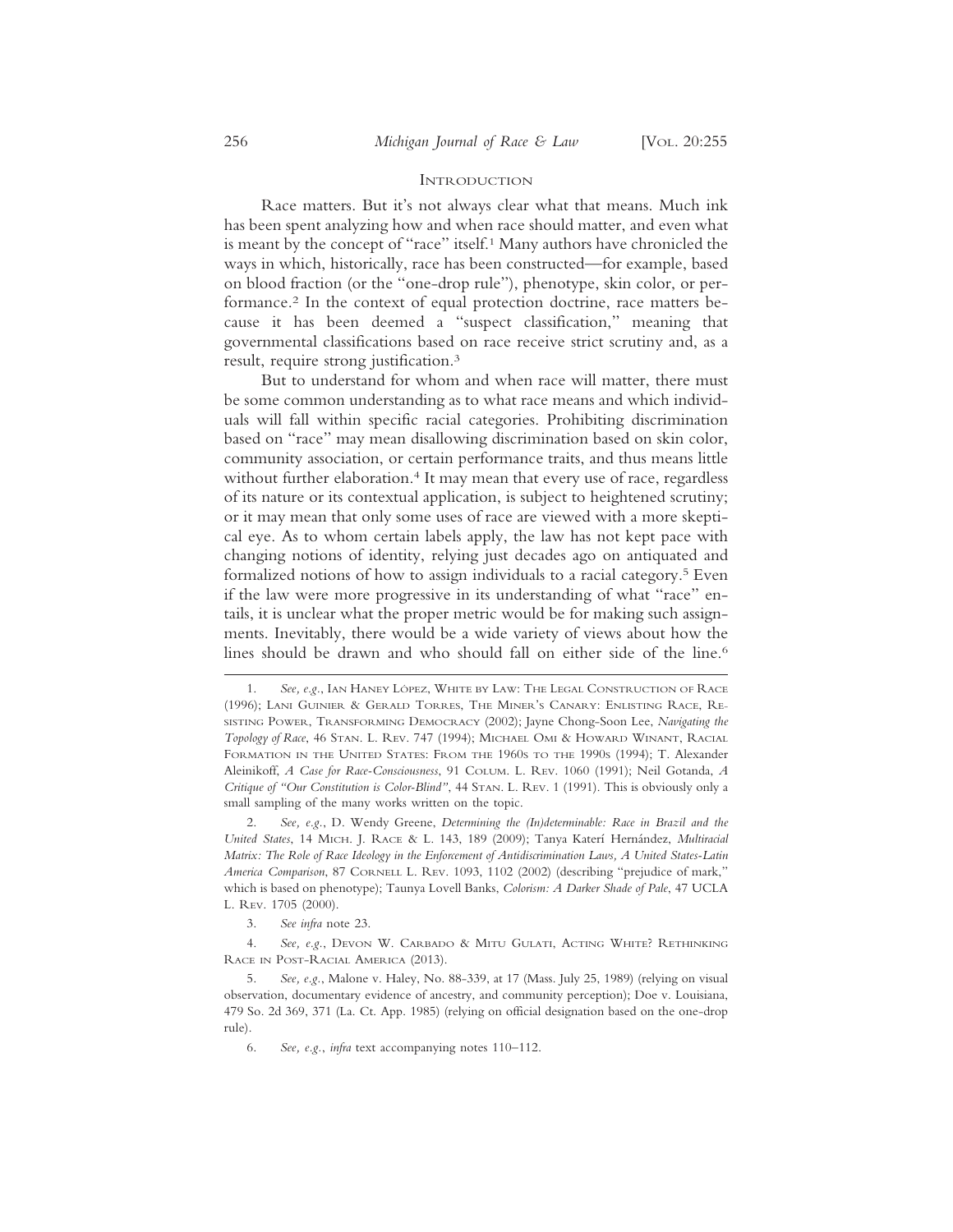Although ambiguity in racial determination is far from new, changing demographics and the increased political presence of those clamoring for specific recognition of multiracial identity<sup>7</sup> are bringing more attention to how the law can or should best accommodate racial dynamics.<sup>8</sup>

Because race is a social and legal construct,<sup>9</sup> in the context of doctrine, it is malleable by those wielding power over the law. Therefore, under the current regime, the power to make legally significant decisions about how race is defined and who will be considered a member of what race is held primarily by the government—whether the executive, legislature, or judiciary. To the extent that the Supreme Court continues to allow the limited use of race-based classifications,<sup>10</sup> at least some of the Justices appear unlikely to accept more nuanced understandings of how members of a minority race should be defined; instead, they seem drawn to formulations based in ancestry, without regard for cultural affiliation or other factors.11 Moreover, the Court has squarely rejected the notion that different uses of race—for example, remedial (or "benign") and invidious—might be treated differently.12 As currently understood by the Court, equal protection doctrine is unlikely to recognize the pervasive na-

9. LÓPEZ, *supra* note 1, at 10.

10. Fisher v. Univ. of Tex. at Austin, 133 S. Ct. 2411, 2414 (2013) (holding, in the context of higher education, that racial classifications can be used only when there are "no workable race-neutral alternatives that would produce the educational benefits of diversity"); Schuette v. Coalition to Defend Affirmative Action, et al., 134 S. Ct. 1623, 1637–38 (2014) (holding that states can legislatively choose to prohibit race-based preferences).

11. For example, during the oral argument in *Fisher*, Chief Justice Roberts asked whether someone who is one-quarter or one-eighth Hispanic should be able to identify themselves as "Hispanic," and Justice Scalia asked whether someone who is one-thirty-second Hispanic would be considered "Hispanic" by the University of Texas. Transcript of Oral Argument at 32–35, Fisher v. Univ. of Tex. at Austin, 133. S. Ct. 2411 (2013) (No. 11-345) 2012 WL 4812586; *see also* Adoptive Couple v. Baby Girl, 133 S. Ct. 2552, 2556 (noting that the little girl at issue was classified as Indian even though she was only 1.2% (3/256) Cherokee). *Cf., e.g.*, Appiah, *Race, Culture, Identity: Misunderstood Connection*, *in* COLOR CONSCIOUS: THE POLITICAL MORALITY OF RACE 30, 79 (1998) (discussing how we can question "whether someone is really of a black race, because the constitution of this identity is generally theoretically committed . . . [and] "there can be a gap between what a person ascriptively is [racially] and the racial identity he performs").

12. Adarand Constructors, Inc. v. Pena, 515 U.S. 200, 226 (1995).

<sup>7.</sup> *See, e.g.*, Susan Saulny, *Black? White? Asian? More Young Americans Choose All of the Above*, N.Y. TIMES (Jan. 30, 2011), at A1.

<sup>8.</sup> *See, e.g.*, Lauren Sudeall Lucas, *Undoing Race? Reconciling Multiracial Identity with Equal Protection*, 102 CALIF. L. REV. 1243 (2014) (exploring how equal protection doctrine should accommodate racial self-identification and concerns about multiracial identity); Camille Gear Rich, *Elective Race: Recognizing Race Discrimination in the Era of Racial Self-Identification*, 102 GEO. L.J. 1501, 1505–06 (2014) (describing the ascendant "elective race" model, which caters to the dignity concerns of those who wish to control the terms of their racial identification); Nancy Leong, *Judicial Erasure of Mixed-Race Discrimination*, 59 AM. U. L. REV. 469 (2010) (describing the law's failure to specifically recognize against mixed-race individuals because of their multiracial background).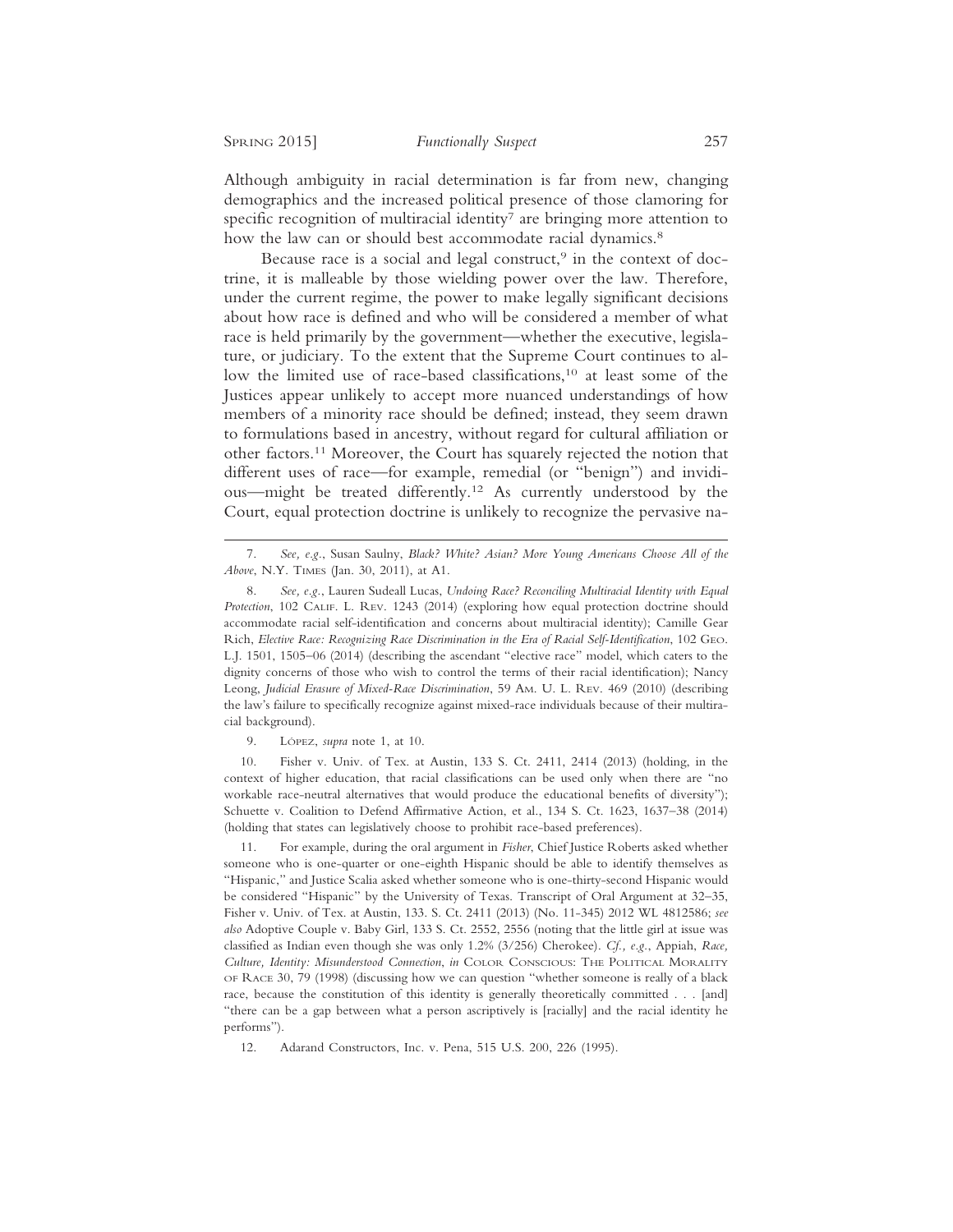ture of race and its broad impact on social and political life. Ultimately, it privileges form over function.13

Given the continued need to eradicate racial discrimination and the various practical, political, and personal difficulties surrounding the definition of race, this Symposium Article offers an alternative frame for conceptualizing the role of race in the context of equal protection.14 In the context of equal protection doctrine, race's elevated status results from its embodiment of the various factors used to designate suspect classifications: a history of past discrimination, political powerlessness, and its irrelevance to one's ability to contribute to or participate in society.15 By delineating race as a category that exemplifies these obstacles to equal protection, we assume that by treating racial classifications in a given way—i.e., with heightened scrutiny—we will exhibit less tolerance toward laws that irrationally treat certain individuals differently, perpetuate a history of discrimination, or render individuals unable to effectively utilize the political process.

The problem is that as "race" has taken on a more objective, formal, and less normative quality, it has failed to serve this role. In a sense, race has become untethered from the normative values underlying its demarcation as a suspect classification.16 Thus, the law no longer operates to ensure that specific traits like skin color or ancestry will not be used to perpetuate the factors justifying race's special treatment under the law, but instead that such traits are not used at all.<sup>17</sup> This ignores the fact that such traits continue to function as an obstacle—or as a basis for the denial of such values—only for some.

Focusing on the definition of "race" as the term now functions in the legal context is a losing strategy in the shadow of a Court uninterested in the racial equality of outcomes. It is potentially divisive (both among and within racial groups) and risks alienating or under-protecting less powerful racial minority groups. It has also allowed majority groups to co-opt

<sup>13.</sup> Derek Black has argued that the Court's opinion in *Fisher* represents the "triumph of form over function in race cases, which, as a practical matter, works to the serious disadvantage of minorities." Derek W. Black, Fisher v. Texas *and the Irrelevance of Function in Race Cases*, 57 HOW. L.J. 477, 479. (2014).

<sup>14.</sup> The ideas presented here are explicated further in a forthcoming piece, in which I advocate more generally against an identity centered equal protection jurisprudence and for a more substantive understanding of the values underlying equal protection doctrine.

<sup>15.</sup> Normally, immutability would be included here as well. I have omitted it for the reasons discussed in Part II, *infra*.

<sup>16.</sup> *Adarand Constructors, Inc.*, 515 U.S. at 239 (Scalia, J. concurring) ("In the eyes of government, we are just one race here. It is American.").

<sup>17.</sup> As Chief Justice Roberts paradigmatically stated in 2007, "the way to stop discrimination on the basis of race is to stop discriminating on the basis of race." Parents Involved in Cmty. Sch. v. Seattle Sch. Dist. No. 1, 551 U.S. 701, 748 (2007).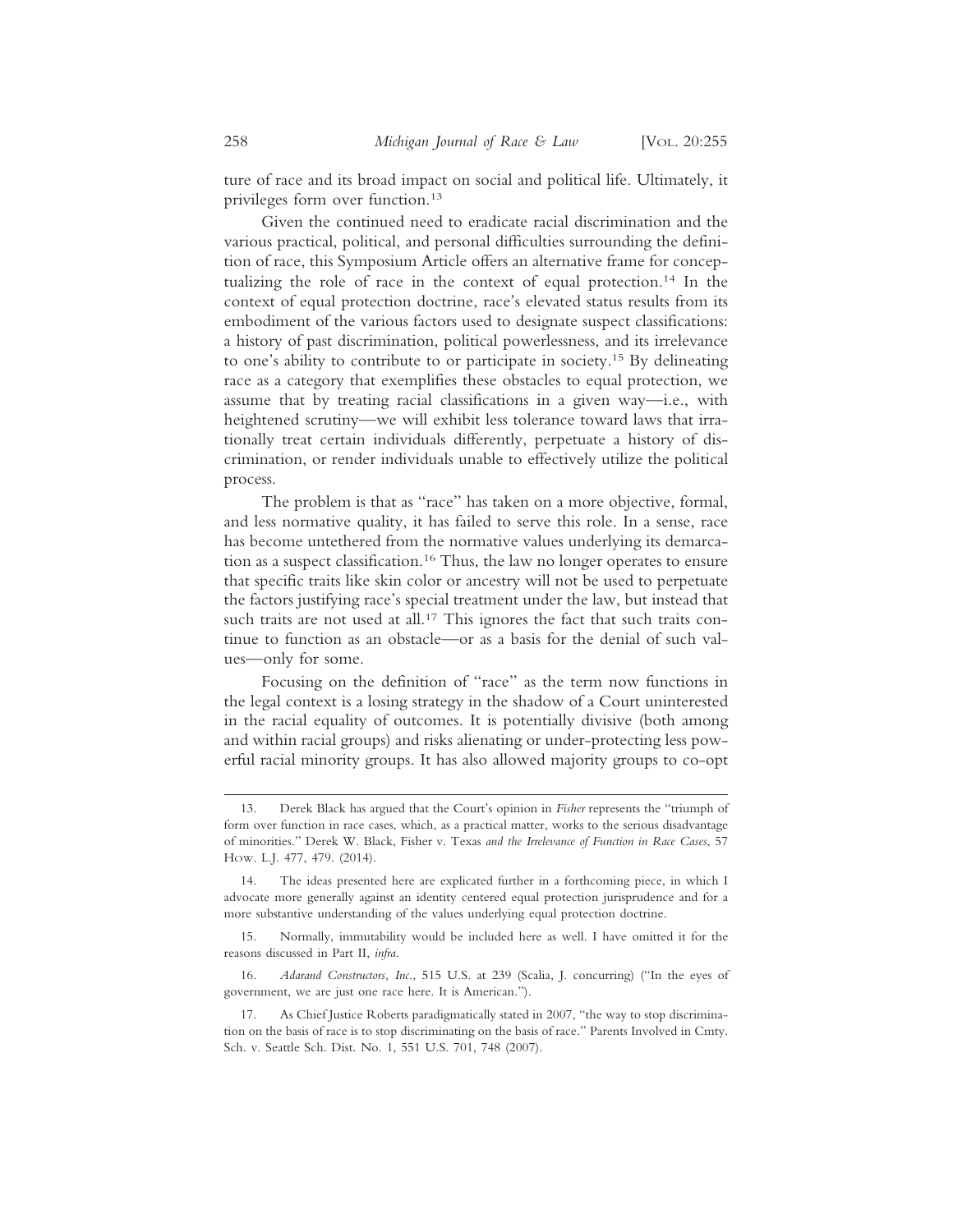the doctrine to serve their own interests.18 Moreover, the Court's unwillingness to recognize additional suspect classifications under the current model may also foreclose a more expansive interpretation of existing categories.19 The fact that ideas of post-racialism and colorblindness continue to gain political traction<sup>20</sup> does not bode well for those advocating for more aggressive application of race-based protections.

Rather than push for more under the current regime, under which race is defined monolithically, we might think about what the use of race is meant to achieve in the context of equal protection. To that end, we might look to the factors rendering race a suspect classification<sup>21</sup> and directly apply those criteria—without filtering them through the lens of race—to demarcate permissible discrimination from that which is impermissible. In other words, we would ask directly whether the act of discrimination stems from or perpetuates a history of past discrimination, affects a claimant's ability to access the political process (as a means to provide for legal protection), or is based on a trait that is irrelevant to one's ability to contribute to or participate in the context at issue.22

19. Kenji Yoshino, *The New Equal Protection*, 124 HARV. L. REV. 747, 755 (2011) (noting that in the past several decades, the Court has limited its equal protection jurisprudence in "at least three ways—it has limited the number of formally protected classifications, it has curtailed its solicitude for classes within already protected classifications, and it has restricted Congress's power to enact antidiscrimination legislation.").

20. *See, e.g.*, Mario L. Barnes, Erwin Chemerinsky & Trina Jones, *A Post-Race Equal Protection?*, 98 GEO. L. J. 967, 968 (2010) (noting the "growing popularity of and significant societal turn toward a so-called "post-racial" ideology"); Katie Eyer, *Constitutional Colorblindness and the Family*, 162 U. PA. L. REV. 537, 538 (2014) ("By all accounts, the colorblindness revolution has arrived."); Janine Young Kim, *Resistance and Transformation: Re-Reading Mari Matsuda in the Postracial Era*, 18 ASIAN PAC. AM. L.J. 35, 38 (2013) ("Lately, the idea of a "postracial" America has captured the public imagination.").

21. *See, e.g.*, San Antonio Indep. Sch. Dist. v, Rodriguez, 411 U.S. 1, 28 (1973) (describing "the traditional indicia of suspectness" as being "saddled with such disabilities, or subjected to such a history of purposeful unequal treatment, or relegated to such a position of political powerlessness as to command extraordinary protection from the majoritarian political process.").

22. This last factor implicitly acknowledges that some traits will be more relevant than others. For example, a person's weight or eyesight may have legitimate bearing on whether he or she can fill a particular position of employment, whereas the color of one's skin cannot. What about the claim by an employer that race is relevant because an individual of a minority race will be less connected professionally and/or face discrimination as an external representative of the company? Such circular reasoning would not be permissible under this framework—i.e., can't discriminate based on relevance when relevance itself is based on discrimination.

<sup>18.</sup> Rhonda V. Magee Andrews, *The Third Reconstruction: An Alternative to Race Consciousness and Colorblindness in Post-Slavery America*, 54 ALA. L. REV. 483, 514 (2003) ("[T]he present framework inevitably embodies a conception of race that both maintains its nineteenth century meaning as an objective fact beyond the power of the court to eradicate (thereby capturing the most pernicious aspects of the meaning of race) and also strips race of its socio-historical implications, permitting, for example, whites, who continue to control America's major institutions and the vast majority of the country's wealth, to claim equal if not greater vulnerability to race-based oppression in present day America.").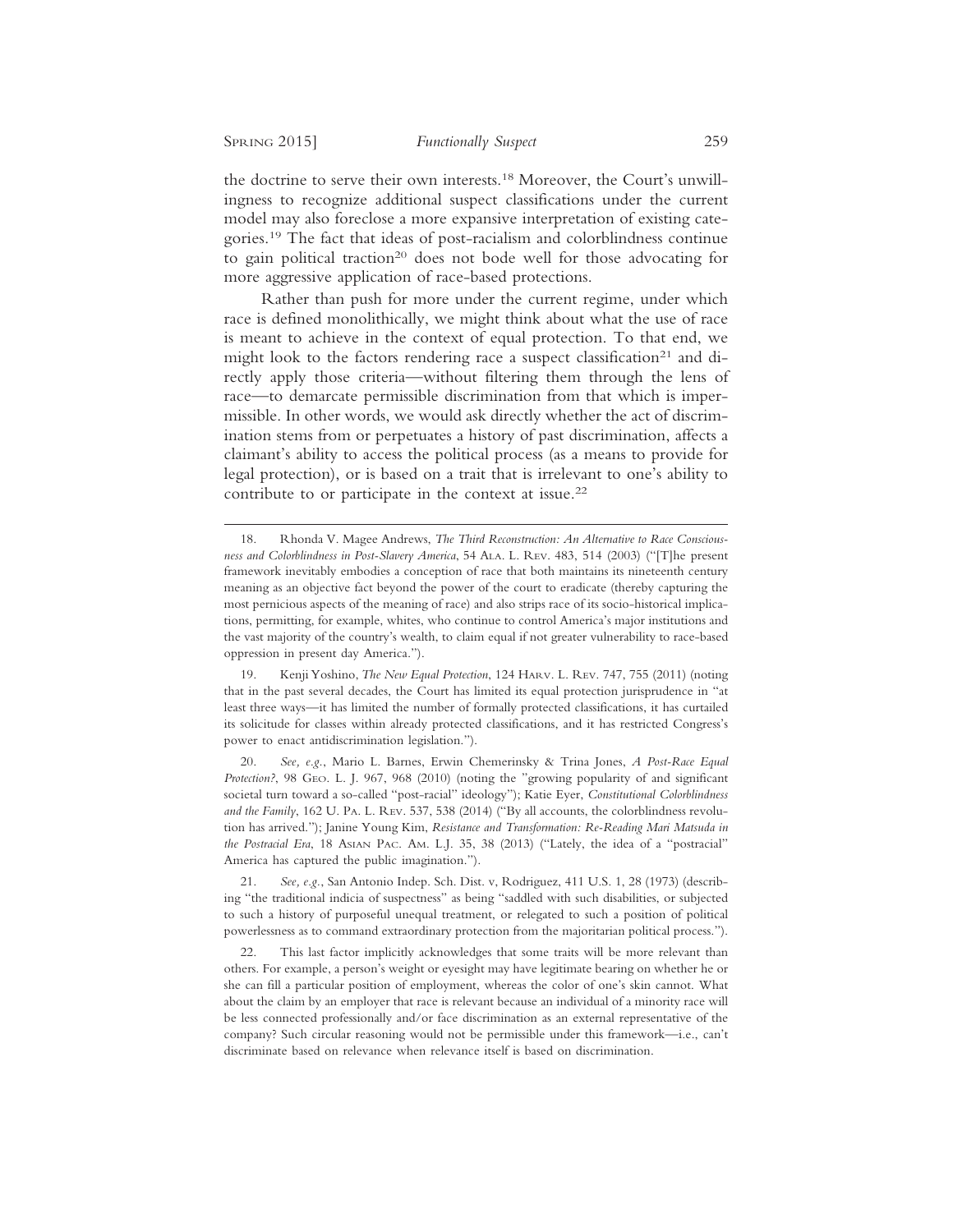Lifting the veil of race as a suspect classification is responsive to increasing calls to eradicate racial classifications completely, can more appropriately accommodate varied racial categories and identities, can more effectively manage intragroup differences, and still allows the law to confront the realities of racism—perhaps more effectively than the existing model in the current climate. Infusing "race" with more definitive meaning in the context of equal protection also reincorporates a normative component into the doctrinal concept of race. The Court has refused to distinguish between invidious and benign discrimination, holding that strict scrutiny will apply to discrimination in both contexts.23 By conceiving of race (for purposes of equal protection)<sup>24</sup> as I have described it here—and rooting it in the factors of suspect classification—the analysis can, as a functional matter, render remedial "discrimination" unproblematic, as it does not trigger any of the suspect classification factors.25

Because this Symposium pays tribute to Justice Thurgood Marshall's role in inspiring students to establish the *Michigan Journal of Race & Law*, it is fitting to note that the approach suggested here incorporates some elements of Justice Marshall's own approach to equal protection. Justice Marshall repeatedly expressed his disagreement with the Court's rigid approach to equal protection analysis, rejecting (what was at the time) the application of only two predetermined levels of scrutiny.26 Instead, he advocated for a "spectrum of standards" which would base the degree of care applied on the constitutional and societal importance of the interest affected and the character (or invidiousness) of the classification drawn.27 Although this Article does not discuss in detail the level of scrutiny that should be applied—instead simply suggesting that heightened scrutiny

24. I should emphasize here—as I have tried to do so throughout the piece—that I am by no means suggesting the irrelevance of race or denying its real importance as an organizing force; rather, I am attempting to provide it with renewed legal salience.

25. This framework may be less impactful or necessary when we are dealing with acts motivated by animus or with individual acts of discrimination—such as a state prosecutor striking a black juror based on his race. In the latter instance, "race" likely serves as an amalgamation of characteristics, including skin color, community association and language. Where, however, the allegation is that a policy or law systemically discriminates against members of a certain race, and the claimant cannot demonstrate animus on the part of an institution or the legislature, it may be more helpful to have a set of criteria by which the impermissibility of such discrimination may be judged. The framework would be most relevant in the context of 'benign' or remedial discrimination—those instances in which benefits are distributed on the basis of race where animus is not alleged.

26. *San Antonio Indep. Sch. Dist.*, 411 U.S. at 98 (1973) (Marshall, J., dissenting).

27. *Id.* at 99.

The factors that have been used to identify suspect classifications under current doctrine need not necessarily be and are not necessarily the best substantive criteria against which discrimination should be measured, but given their role to date in the context of equal protection, they provide a clear and accessible starting point for discussion.

<sup>23.</sup> *See* City of Richmond v. J.A. Croson Co., 488 U.S. 469, 493 (1989); Regents of Univ. of California v. Bakke, 438 U.S. 265, 361-62 (1978).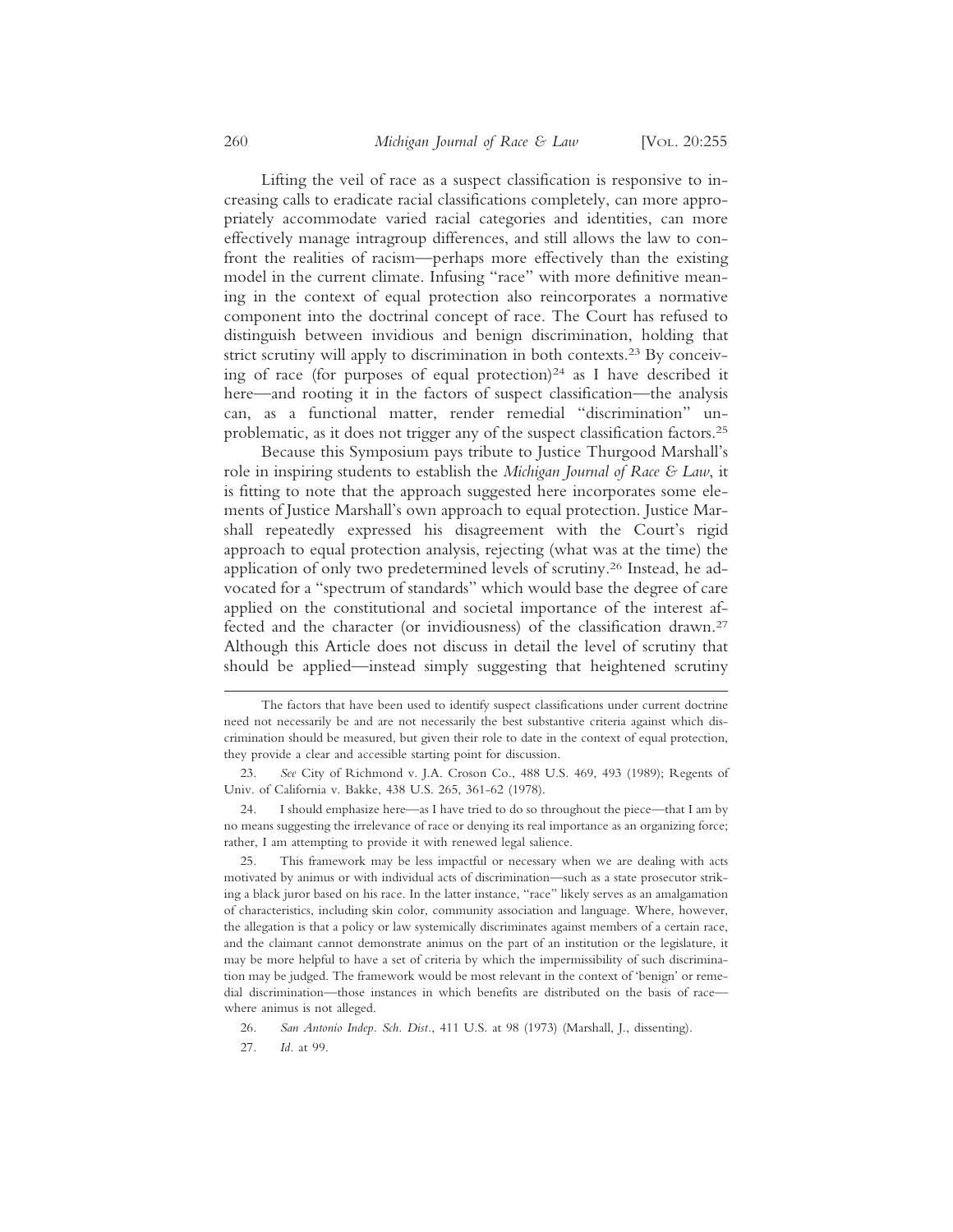should be applied where the substantive values are implicated, and a lower level where they are not—it aligns with the notion that equal protection analysis should be less rigid in terms of the categories it defines. It also agrees that the identification of equal protection violations should be driven by the degree and type of harm inflicted, rather than a predefined, categorical level of scrutiny.

The argument that race serves, in essence, as a proxy for the criteria of suspect classification (and that the criteria can thus be applied directly to achieve certain normative ends) is distinguishable both from arguments that other characteristics, like class, can serve as proxies for race<sup>28</sup> and from arguments that race serves as a proxy for certain characteristics or actions.29 Here, I intend not to substitute other criteria that serve as correlates for race, or undermine the continued salience of race, but instead to endow race with a particular substantive meaning that can more effectively fulfill its political ends. Rather than using color, phenotype, blood quantum, or other physical characteristics to define the category, I suggest that we define the category by its ability to serve as a basis for discrimination, exclusion, and disempowerment.

## I. "RACE" AS A SOCIAL, LEGAL, AND POLITICAL CONSTRUCT

The notion of "race" has been defined in many different ways by many different disciplines. I could not possibly provide an adequate overview of those discussions in this short symposium piece. For purposes of this Article, I start from the premise that race is not a biological phenomenon, but instead a social and legal construction.30 Drawing on the work of various critical race theory scholars, Ian Haney López has insightfully explained that "[r]ace can be understood as the historically contingent social systems of meaning that attach to elements of morphology and ancestry."31 Thus, elements of physical appearance and ancestry are relevant not because they are a function of racial variation, but because society and the law invest them with meaning to denote race.<sup>32</sup>

32. *Id.*

<sup>28.</sup> *See, e.g.*, Brian T. Fitzpatrick, *Can Michigan Universities Use Proxies for Race After the Ban on Racial Preferences?*,13 MICH. J. RACE & L. 277, 279 (2007) (discussing the legality, in the wake of Michigan's decision to ban race-based preferences in university admissions, of using other characteristics, such as language and geographic location, as a proxies for race); *see also* Brian T. Fitzpatrick, *Is the Future of Affirmative Action Race Neutral?*, in A NATION OF WIDENING OPPORTUNITIES? THE CIVIL RIGHTS ACT AT FIFTY (Samuel Bagenstos & Ellen Katz eds., 2014) (arguing that the combination of the Court's focus on intent and its colorblindness approach suggest that "race-neutral affirmative action"—i.e., programs designed to increase minority representation without directly invoking race—must also be subject to strict scrutiny).

<sup>29.</sup> *See, e.g.*, Philip Lee, *On Checkbox Diversity*, 27 J. CIV. RTS. & ECON. DEV. 203 (2013) (countering the notion that checked boxes—denoting racial designation—necessarily serve as proxies for different perspectives).

<sup>30.</sup> LÓPEZ, *supra* note 1, at 10.

<sup>31.</sup> *Id.*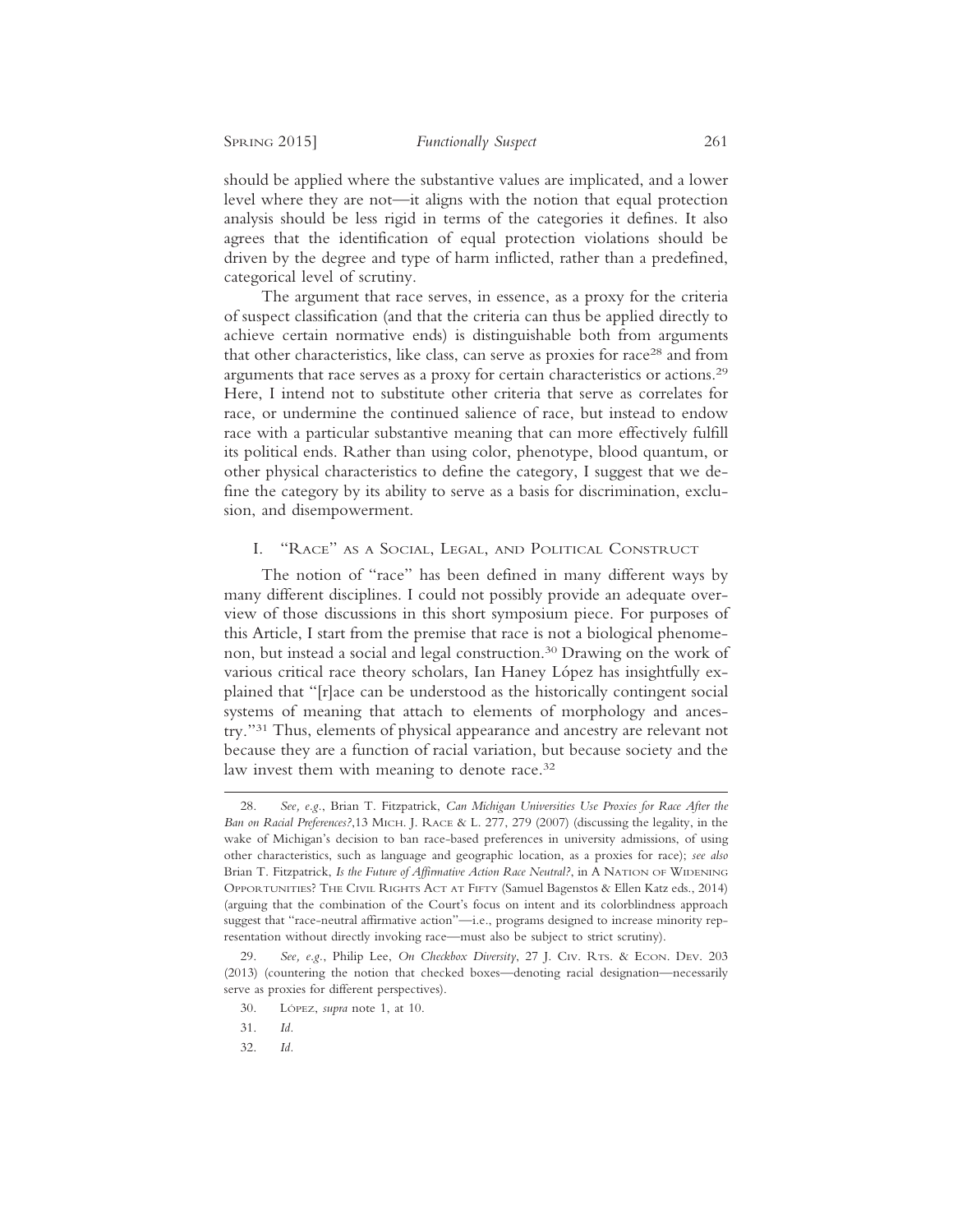This definition of race is not one, however, that courts in the United States have embraced. This may be, in part, because such an understanding of race is complex and not always easily administrable as a matter of law and policy. In determining Blackness (or Whiteness), Wendy Greene explains that courts in the United States have applied four metrics: physical appearance, ancestry, community recognition, and racial performance.<sup>33</sup> This is not surprising, given common societal understandings of race and the need for courts to have easily administrable means to implement racebased doctrine. Unfortunately, the need under the current model to define race by trait—to determine who will benefit from certain legal protections or privileges and when they will apply—has allowed racism, whether conscious or unconscious, to permeate the judicial construction of race.34

In spite of the volume of Supreme Court jurisprudence dealing with the relationship between race and equal protection and the issue of racial classification, as Reva Siegel has noted, the Court has never defined what a "racial classification" is or who it might include.35 And if Justice Kennedy's position is any indicator, to the extent the Court is even willing to entertain the continued use of race-based classifications, it has no interest in defining race itself.36 The Court seems to suppose—as does much of the scholarship on race and the law—that there is a common, fixed understanding of race that can provide a basis for doctrine. This may be due to the long held misconception that race is a "prelegal phenomenon," or one that the law can simply build upon.37 However, the law does not simply codify or give meaning to pre-existing social categories; rather, it plays a powerful role in determining racial identity and the relative privilege that

<sup>33.</sup> D. Wendy Greene, *Determining the (In)determinable: Race in Brazil and the United States*, 14 MICH. J. RACE & L. 143, 189 (2009); *see also* Rich, *supra* note 8, at 1551 (explaining that in Nieves v. Metropolitan Dade County, 598 F. Supp. 955 (S.D. Fla. 1984), the district court concluded that "based on its examination of the plaintiff's 'speech patterns, mannerisms and pronunciations of the English language' it was not apparent that Nieves was Hispanic").

<sup>34.</sup> See, e.g., LOPEZ, *supra* note 1, at 39-43, 96-97 (explaining how the treatment of race in the naturalization cases of the late 19th and early 20th century demonstrate the pervasive nature of racism); *cf.* Charles R. Lawrence III, *The Id, the Ego, and Equal Protection: Reckoning with Unconscious Racism*, 39 STAN. L. REV. 317, 323 (1987) (describing the need for equal protection to recognize the influence of unconscious racism).

<sup>35.</sup> Reva B. Siegel, *From Colorblindness to Antibalkanization: An Emerging Ground of Decision in Race Equality Cases*, 120 YALE L.J. 1278, 1362 (2011) ("[T]o date, the Court has never defined what a racial classification is.").

<sup>36.</sup> *Parents Involved*, 551 U.S. at 797 (Kennedy, J., concurring) ("When the government classifies an individual by race, it must first define what it means to be of a race. . . . Under our Constitution the individual, child or adult, can find his own identity, can define her own persona, without state intervention that classifies on the basis of his race or the color of her skin.").

LÓPEZ, *supra* note 1, at 9; Lee, *supra* note 1, at 750 ("Current statutory and constitutional doctrine presupposes that the law merely reflects or recognizes race's independent 'reality.'").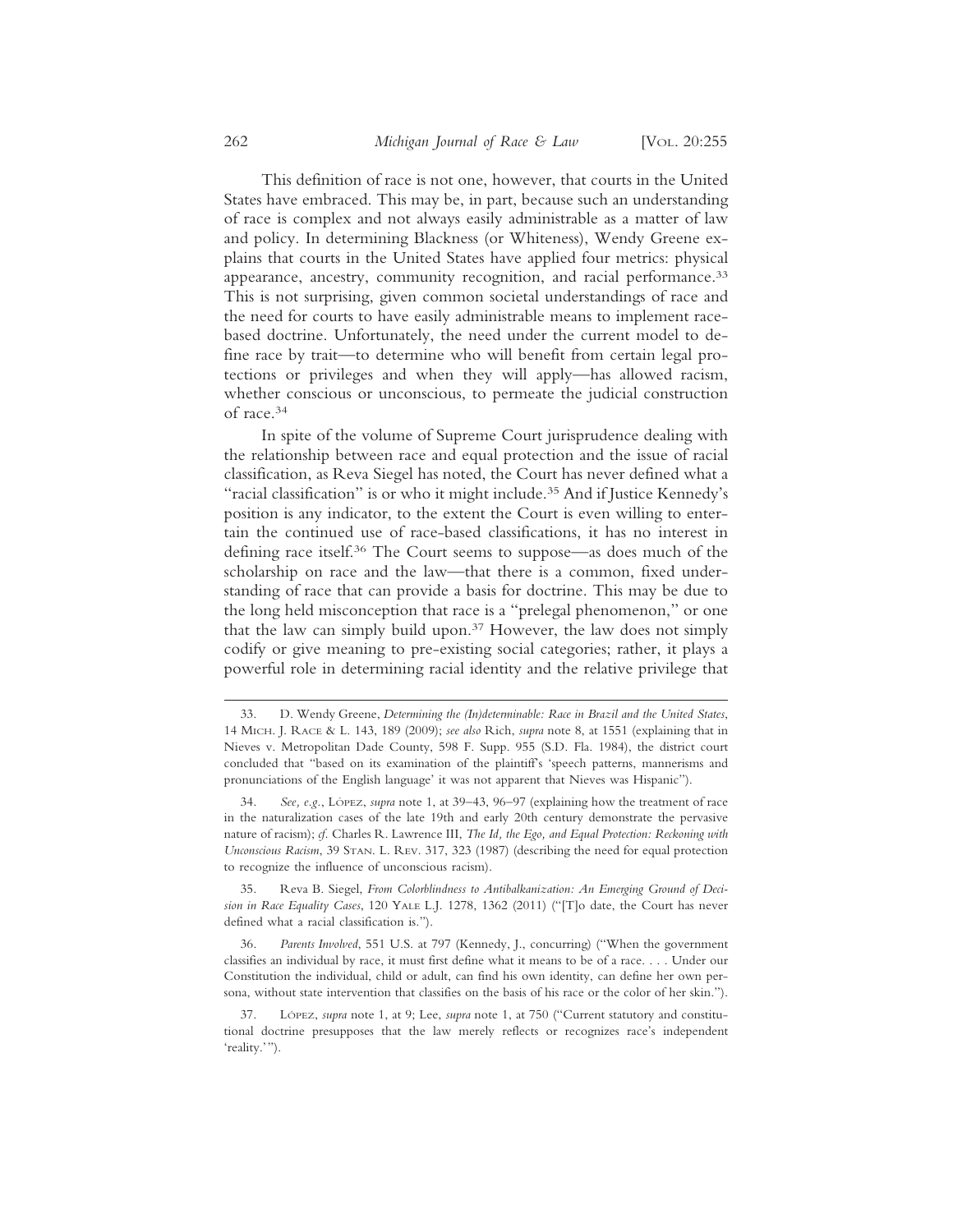racial groups hold.38 The problem with this arrangement is where it locates the power to make such decisions; the vision of race that emerges from the law may not align with that held by advocates for racial equality. And if the law utilizes a notion of race that is superficial, or even influenced by racism itself, it may lessen the effectiveness of legal protections based on race.

In *White by Law: The Legal Construction of Race*, Ian Haney López wrote, "[T]here is a close connection between our racial future and the legal construction of race. That future will turn on the persistence of race in the United States as a system for allocating and preserving social advantage."39 If our primary concern about race is its role in perpetuating systems of disadvantage,40 perhaps we should take steps to ensure that dimension of race is not lost in the doctrinal shuffle. One might thus conceptualize "race," even in the context of doctrine, as a tool used to create and maintain political and social disadvantage, rather than an intermediary measure that can be superficially attacked as superfluous. Under the current regime, race has no normative meaning and can therefore be appropriated by different political forces to serve their own ends. For example, anticlassificationists—those who discourage any use of race-based classifications—might paint race as an unnecessary source of societal division.41 The fact that race is a social construct does little to dissuade those propagating this view. It may even bolster it: if race is something that has been created by society, surely a post-racial society can render it a nullity.

If race is reconceptualized, however, as a collection of substantive values rather than superficial traits, it is more difficult to dismiss its relevance. For example, discrimination that has been shown to reinforce a history of past discrimination or thwart access to the political process is harder to dismiss than discrimination based on skin color, which some may see as an irrelevant or superficial distinction. In this reenvisioned legal framework, the logic of anticlassificationists can transform them into unwitting champions of racial justice, as they target for dismantling classifications that create or maintain systems of oppression.

One might argue that using race as a stand-in for such values preserves the underlying values themselves from attack. However, it is also possible, particularly under the current legal regime, that offering up

<sup>38.</sup> LÓPEZ, *supra* note 1, at 7, 14 ("On multiple levels, law is implicated in the construction of the contingent social systems of meaning that attach in our society to morphology and ancestry, the meaning systems we commonly refer to as race. The legal system influences what we look like, the meanings ascribed to our looks, and the material reality that confirms the meanings of our appearances.").

<sup>39.</sup> *Id.* at xvii.

<sup>40.</sup> *Cf.* Paul Gowder, *Racial Classification and Ascriptive Injury*, 92 WASH. U. L. REV. 325 (forthcoming 2015) (manuscript at 3) (arguing that "everyday acts of racial classification . . . are acts of hierarchical social stratification").

<sup>41.</sup> Reva Siegel has explained that the desire to avoid societal divisiveness is a motivating factor in the equal protection jurisprudence of several Supreme Court justices—a phenomenon she refers to as antibalkanization. Siegel, *supra* note 35, at 1278.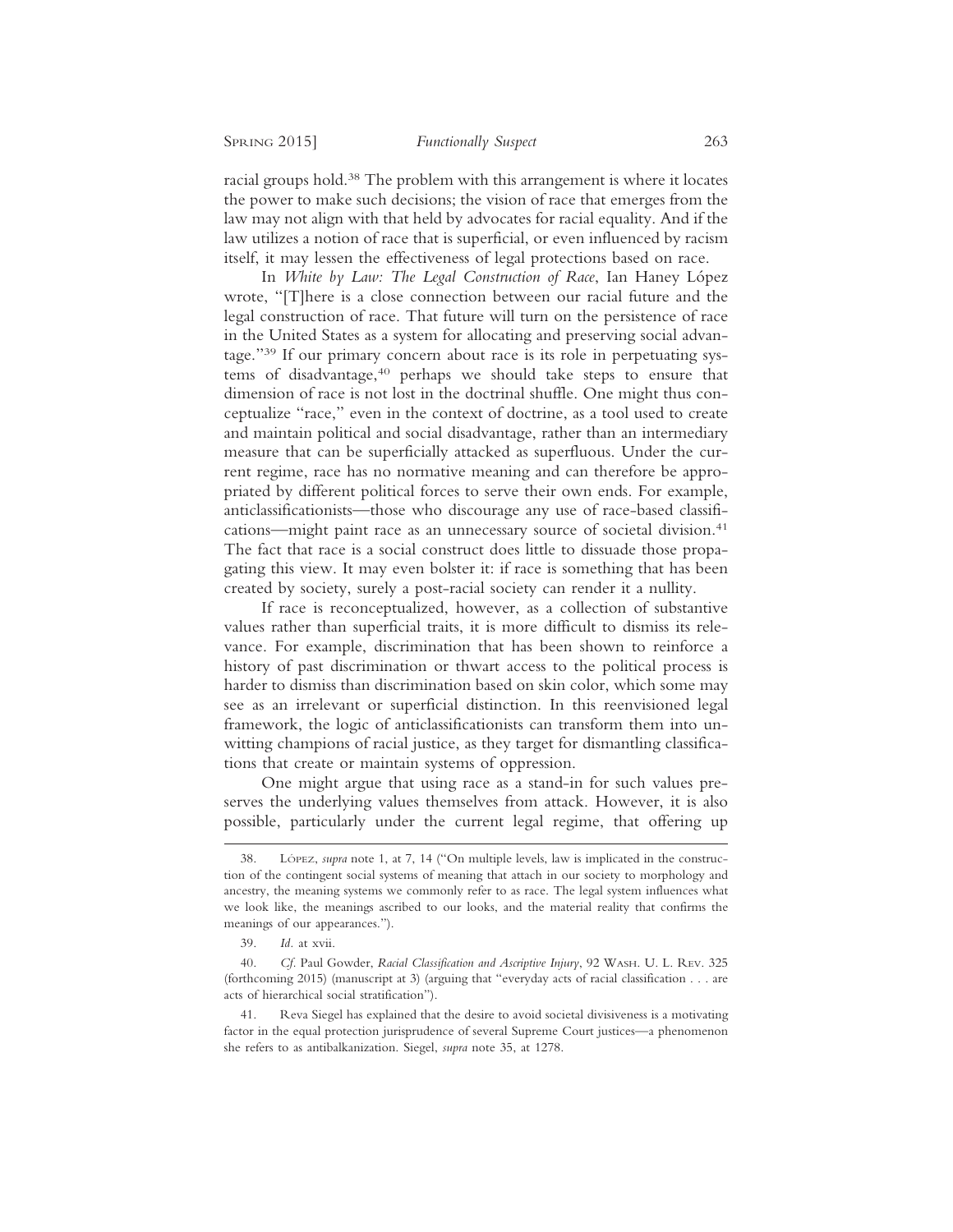"race" as a proxy allows for the quiet snuffing out of such values—for example, the idea that discrimination is truly a phenomenon of the past without any opportunity for open challenge or debate. Moreover, as other scholars have emphasized, "race" as currently understood refers to both Whiteness and Blackness,<sup>42</sup> enabling those who may enjoy certain groupbased privileges to claim rights under the race moniker and to dilute the relevance of race as it serves to demarcate relative disadvantage.43 For example, under the current model, Abigail Fisher<sup>44</sup> and Linda Brown<sup>45</sup> both have potentially meritorious claims, because they can both claim discrimination on the basis of race. In contrast, under the model proposed herein, Fisher's claim would be much harder to prove than Brown's, given the historic differential treatment of Whiteness and Blackness.

The concept of legal race advanced here overlaps some with the concept of "political race" advanced by Lani Guinier and Gerald Torres in *The Miner's Canary: Enlisting Race, Resisting Power, Transforming Democracy*. 46 Political race divorces race from identity and instead aims to use race as a substantive vehicle for activism.<sup>47</sup> It categorizes individuals not on the basis of biology or skin color, but instead by the individual's choice to be part of a larger activist agenda fighting for racial justice.48 While anyone can choose to be a part of the political race project, it is driven by the exper-

<sup>42.</sup> *See, e.g.*, Osamudia R. James, *White Like Me: The Negative Impact of the Diversity Rationale on White Identity Formation*, 89 N.Y.U. L. REV. 425 (2014); WHITE OUT: THE CONTINU-ING SIGNIFICANCE OF RACISM 215, 228 (Ashley W. Doane & Eduardo Bonilla-Silva eds., 2003); CRITICAL WHITE STUDIES: LOOKING BEHIND THE MIRROR (Richard Delgado & Jean Stefancic, eds., 1997).

<sup>43.</sup> White, male Princeton student Tal Fortgang claimed that being told to "check" his white privilege "toes the line" of overt racism because he is being judged collectively with a certain ethnic group. Fortgang wrote that his "privilege" stems from his Jewish grandparents that escaped from Nazi Germany to America to allow him to flourish and obtain a great education, not from "'power systems' or other conspiratorial imaginary institutions" in America that benefit white males. *See* Tal Fortgang, *Why I'll Never Apologize for My White Male Privilege*, TIME (May 2, 2014), *available at* http://time.com/85933/why-ill-never-apologize-for-my-white-maleprivilege.

<sup>44.</sup> Abigail Fisher was the white plaintiff in *Fisher*, 133 S. Ct. at 2411 (2013).

<sup>45.</sup> Linda Brown was the African-American daughter of Oliver Brown, the lead plaintiff in Brown v. Bd. of Educ. of Topeka, 349 U.S. 294 (1955). RICHARD KLUGER, SIMPLE JUSTICE: THE HISTORY OF *Brown v. Board of Education* and Black America's Struggle for Equality 408-09 (2004).

<sup>46.</sup> *See* GUINIER & TORRES, *supra* note 1, at 14–15.

<sup>47.</sup> *Id.* at 15. Interestingly, the authors note that they initially used the term "political blackness," but opted instead for "political race" as a more inclusive term. Id. at 14.

<sup>48.</sup> *Id.* at 300 ("People do not assume it. They *choose* it by their actions."); *id.* at 283, 300 ("Political race helps us understand who is functionally black, whether that person identifies with blackness or not.").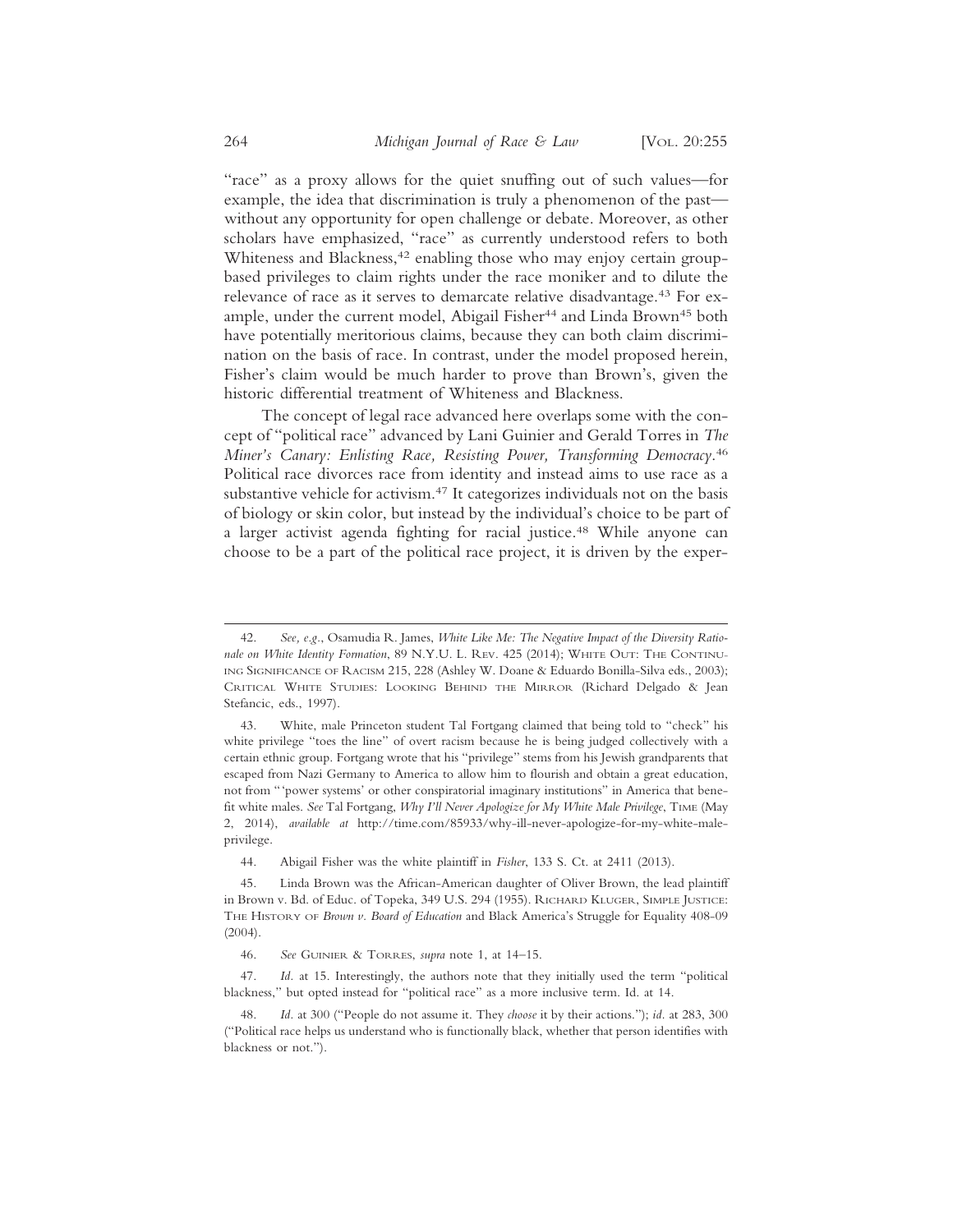iences of people of color, and of Black people in particular.<sup>49</sup> In some respects, the legal framework proposed herein might be viewed as a way to actualize some elements of political race within the realm of equal protection doctrine.

My goal here is not to rehash discussions had by many others about the nature of race. The relevant distinction this piece attempts to make in thinking about how race is used and interpreted in the context of equal protection is one of function over form.50 Camille Gear Rich has recently advocated for a more functional view of race, arguing that diversity-based affirmative action programs should take account not only of racial identity as it is formally constructed (in terms of labels or categories), but also of how racial identity operates in different contexts to ensure that the ends to which race is used as a means are actually being met.<sup>51</sup> For example, she suggests that employers should not rely solely on racial identity in effectuating diversity-related policies, but should employ "functionalist" inquiries to isolate those individuals who are truly disadvantaged by their race.52 Similarly, I suggest here that one might conceive of suspect classification in a functional manner, focusing not on the qualities or traits of the group that render the group a suspect class, but on the characteristics of discrimination that warrant heightened scrutiny for any group or individual subjected to such treatment by the government.<sup>53</sup>

51. Camille Gear Rich, *Affirmative Action in the Era of Elective Race: Racial Commodification and the Promise of the New Functionalism*, 102 GEO. L.J. 179 (2013) (functional race); *see also* Jessica A. Clarke, *Identity and Form*, 103 CALIF. L. REV. \_\_\_ (forthcoming 2015) (manuscript at 175) (suggesting we "consider why legal rules hinge on identities at all, and if the reasons are valid, consider what definition of identity best serves the law's purpose.").

52. Rich, *supra* note 51, at 185.

53. In many ways, the model put forth in this piece reflects a preference for substantive over procedural justice. Nancy Ehrenreich has contrasted the two approaches by characterizing

<sup>49.</sup> Guinier and Torres analogize to feminism in the sense that a man can rightly claim to be a feminist, but as a movement, feminism is clearly driven by the experiences of women. *Id.* at 20.

<sup>50.</sup> Some Supreme Court cases—often seen as anomalies—have eschewed a more formalized suspect classification inquiry in favor of a more functional approach. In Hernandez v. Texas, 347 U.S. 475 (1954), the Court acknowledged that "community prejudices are not static" and that "from time to time other differences from the community norm may define other groups which need the same protection." *Id.* at 478. In determining that persons of Mexican descent constituted a "discrete class" warranting equal protection, the Hernandez Court looked to their specific treatment in the community—for example, the fact that their involvement in business and community groups had been marginalized and that segregation measures either were or until recently had been in place. *Id.* at 476, 479. Similarly, in Plyler v. Doe, 457 U.S. 202 (1982), the Court held that the undocumented status of Mexican children could not justify their exclusion from public schools. Although the Court acknowledged that their immigration status was not wholly irrelevant, it emphasized to a greater degree the extent to which the deprivation of a proper education would take an "inestimable toll . . . on the social economic, intellectual, and psychological well-being of the individual" and stand in the way of individual achievement. *Id.* at 222. In both cases, the Court focused primarily on the contextual impact of the claimed discrimination, rather than on the nature of the identity at issue.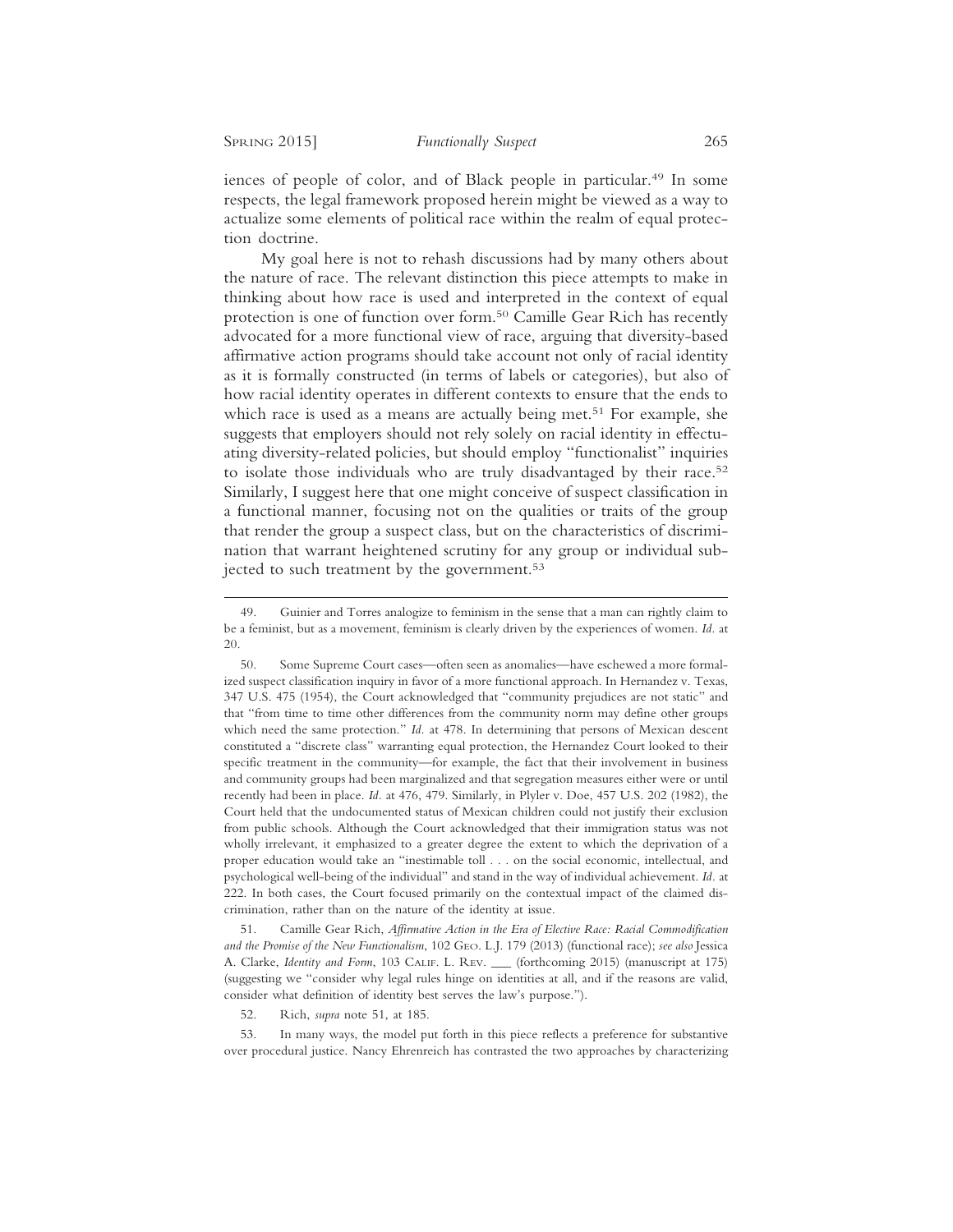## II. DEFINING "RACE" AS A SUSPECT CLASSIFICATION

This section describes three criteria that underlie the classification of race as a suspect classification and which can serve as principles to guide the application of equal protection doctrine: a history of past discrimination, political powerlessness, and relevance.54 I have chosen here not to focus on two other often-invoked bases for suspect classification: inclusion in a "discrete and insular minorit[y]"55 and immutability.56 This is primarily because they are characteristics of a group rather than related to the way in which the group classification is used.

Traditionally, in equal protection doctrine, these criteria are applied to a particular trait, such as race, to determine whether heightened scrutiny is warranted when the trait is invoked as a basis for discrimination.57 Rather than filtering these criteria through group-based traits,<sup>58</sup> we might instead think about how the discrimination or exclusion at issue itself satisfies one or more of the criteria as related to any individual or group of individuals.

56. For a thoughtful discussion of immutability and its evolving role in the law, see Jessica A. Clarke, *Against Immutability,* 125 YALE L.J*.*\_\_\_ (forthcoming 2015).

57. *See supra* text accompanying note 23.

substantive justice as "focus[ing] on positive rather than negative rights and liberties; emphasiz[ing] substantive, not formal, understandings of both legal rules and the human interactions they regulate; defin[ing] fairness in (re)distributive, not proceduralist, terms; and acknowledg[ing] its own contingency and normativity." Nancy Ehrenreich, *Foreword: Conceptualizing Substantive Justice*, 13 J. GENDER RACE & JUST. 533, 535–36 (2010).

<sup>54.</sup> Individuals like Abigail Fisher might use these same criteria to argue that they are being democratically excluded as a result of race-conscious admissions policies. *See Fisher*, 133 S. Ct. 2411. In response, I would suggest that (1) plaintiffs like Fisher seem to be faring very well even under the current regime; (2) exclusion in one narrow context does not rise to the level of historical or systemic discrimination required under the proposed framework; and (3) a counter to political powerlessness can be demonstrated by the number of local initiatives that have successfully banned race-based affirmative action in states like California and Michigan. *See Schuette*, 134 S. Ct. 1623 (upholding as constitutional an amendment to Michigan Constitution prohibiting affirmative action in public education, employment, and contracting); *see also* CAL. CONST. art. I, § 31 (Proposition 209); MICH. CONST. art. I, § 26 (Proposal 2). Under either framework, affirmative action is most literally understood as discrimination; the question remains, however, as to whether that discrimination is permissible—to be determined under the current framework or under the model presented here. *See* CAL. CONST. art. I, § 31 (Proposition 209); MICH. CONST. art. I, § 26 (Proposal 2).

<sup>55.</sup> United States v. Carolene Prods. Co., 304 U.S. 144, 152 n.4 (1938).

<sup>58.</sup> For a history and broader critique of suspect classification analysis, and its internal contradictions, see Suzanne B. Goldberg, *Equality Without Tiers*, 77 S. CAL. L. REV. 481 (2004). For example, Goldberg contrasts the fact that the focus on a history of discrimination implies a remedial nature and yet, the Equal Protection Clause treats as suspect laws that discriminate against whites in the context of race discrimination and against men in the context of gender discrimination. *Id*. at 504.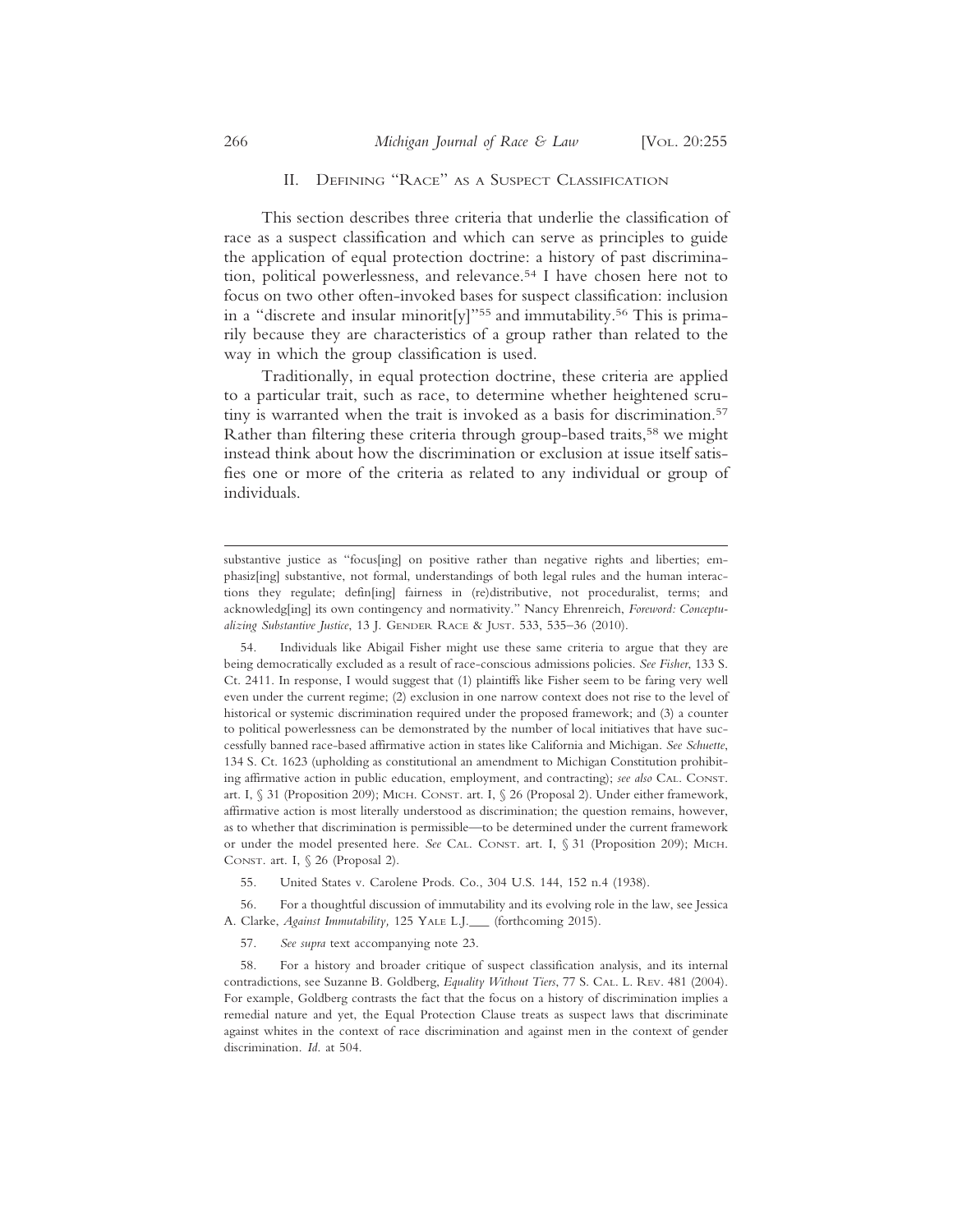#### SPRING 2015] *Functionally Suspect* 267

#### A. *History of Past Discrimination*

Designation as a suspect class has often required that members of the class have been subjected to a history of past discrimination.59 Historical discrimination is relevant to suspect classification insofar as it demonstrates a lack of political power over time and a failure of the legislative process to provide adequate protection against discrimination.<sup>60</sup> It can also be an indicator of prejudice or bias on the part of government officials.<sup>61</sup>

There are a number of difficulties that arise from using past discrimination as a criterion either to designate a group as a suspect class or, as this piece suggests, as independent justification for heightened scrutiny. For example, it is unclear how long the requisite historical period must be or what type or degree of discrimination is required.<sup>62</sup> Yet these problems persist whenever the question of past discrimination is being asked, regardless of the context. When past discrimination serves as a criterion for designating a particular group as suspect, however, it encourages analogy of that group's experience with discrimination to that of a group that has

60. *See* Strauss, *supra* note 59, at 150 ("[a] history of discrimination is relevant to a group's suspect status because it is connected to the group's political power and indicates whether the legislative process has failed to protect it, warranting judicial intervention"); *cf.* City of Cleburne, Tex. v. Cleburne Living Ctr., 473 U.S. 432, 443 (1985) (finding "mental retardation" is not a quasi-suspect classification because "the distinctive legislative response, both national and state, to the plight of those who are mentally retarded demonstrates not only that they have unique problems, but also that the lawmakers have been addressing their difficulties in a manner that belies a continuing antipathy or prejudice and a corresponding need for more intrusive oversight by the judiciary").

61. *See infra* text accompanying note 72. *See also* Strauss, *supra* note 59, at 151 ("Legislators are not always immune from the public biases that have resulted from a history of discrimination against the group. . . . [A} history of discrimination can determine whether a bias exists in the legislature (which can otherwise be difficult to ascertain) and whether it necessitates judicial scrutiny."); Bruce A. Ackerman, *Beyond* Carolene Products, 98 HARV. L. REV. 713, 738 (1985) ("[A]lthough each of us cannot always expect to convince our legislators, we can at least insist that they treat our claims with respect. . . . , rejecting them only after conscientiously deciding that they are inconsistent with the public interest. If a group fails to receive this treatment, it suffers a special wrong, one quite distinct from its substantive treatment on the merits.").

62. Strauss, *supra* note 59, at 151 (describing lack of clarity regarding the factor of of past discrimination). *Cf. In re* Marriage Cases, 183 P.3d 384, 442 (2008) (holding, without specifying the length of historical discrimination required to be considered suspect, that sexual orientation is " 'a stigma of inferiority and second-class citizenship,' manifested by the [lesbian and gay] group's history of legal and social disabilities" that supports a finding of suspect class status. *See also id.* ("[l]esbians and gay men . . . share a history of persecution comparable to that of blacks and women") (citing People v. Garcia, 92 Cal. Rptr. 2d 339, 344 (Ct. App. 2000).

<sup>59.</sup> *See, e.g.*, Frontiero v. Richardson, 411 U.S. 677, 682, 684 (1973) (designating sex as a suspect classification and observing that "[t]here can be no doubt that our Nation has had a long and unfortunate history of sex discrimination"); *cf.* Mass. Bd. of Ret. v. Murgia, 427 U.S. 307, 313 (1976) (finding that "unlike, say, those who have been discriminated against on the basis of race or national origin," the aged "have not experienced a 'history of purposeful unequal treatment'"). *See generally* Marcy Strauss, *Reevaluating Suspect Classifications*, 35 SEATTLE U. L. REV. 135, 150 (2011) ("An additional factor used by courts is a group's history of discrimination.").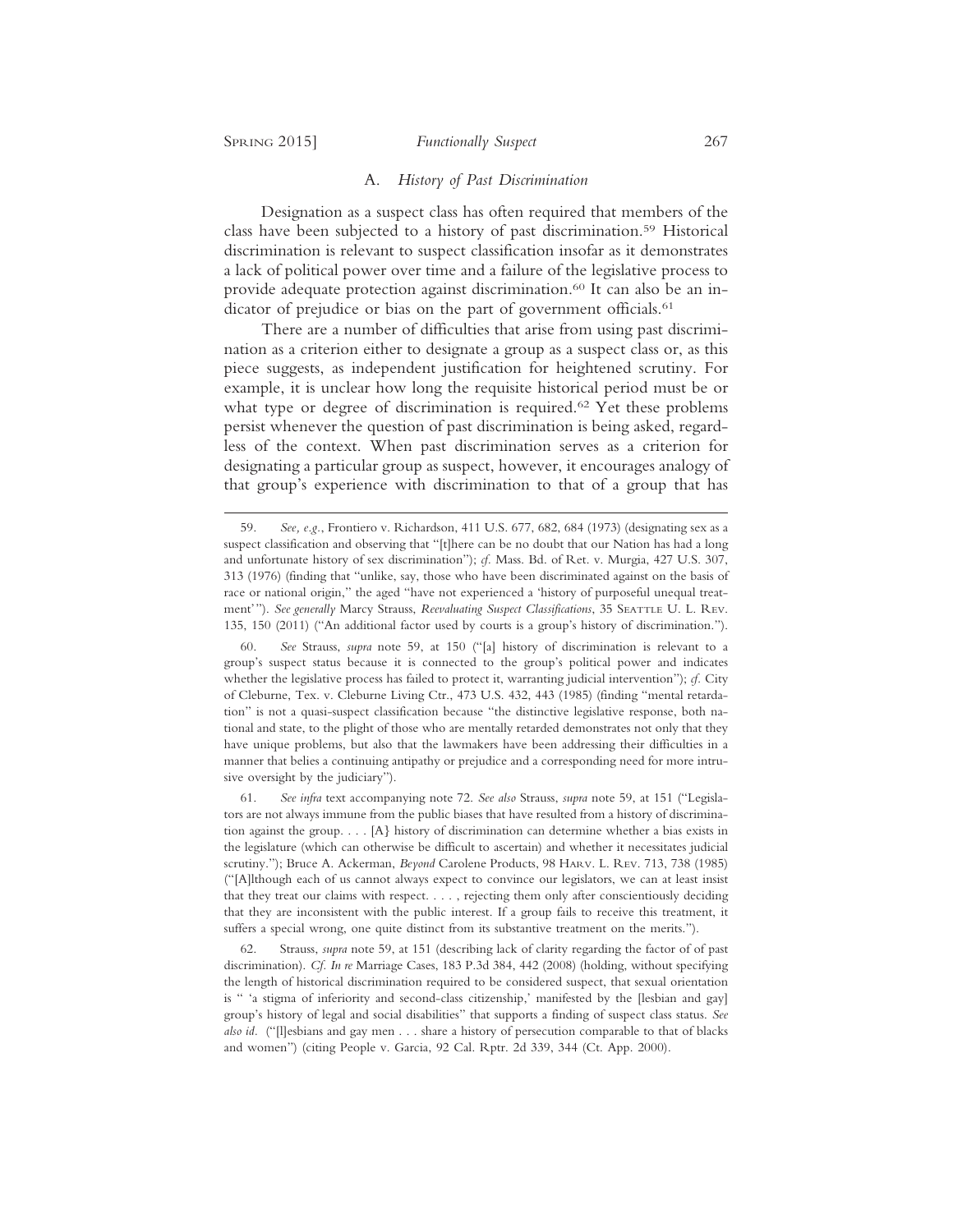already achieved suspect status, such as racial minorities (and African Americans in particular).<sup>63</sup> That type of argument invites comparative analysis that is potentially divisive and obscures the fact that different types of discrimination may harm in different ways.64

Hashing these questions out in the context of individual cases would, as discussed below, reorient the inquiry toward empirical analysis, which courts are better suited to perform. Litigants thus need not argue that the discrimination they have suffered is qualitatively and quantitatively similar to that suffered by the formerly enslaved. Instead, the level of scrutiny applied may simply be commensurate with the degree of past discrimination they have established.<sup>65</sup> In other words, when there is reason to be concerned that current action is informed by or perpetuates a history of past discrimination, courts may require a stronger justification on the part of the government actor for its treatment of a particular individual or group.

Under this model, the basis for the claim and the level of scrutiny afforded are defined contextually and by the individual plaintiff, rather than doctrinally. In other words, a claim of discrimination is made not in conformance with the current doctrinal understanding of race, as tethered to strict scrutiny, but instead on the basis of any specific and definable characteristic that the plaintiff offers; the plaintiff must then prove that the trait embodies some or all of the substantive criteria in the context at issue.<sup>66</sup> This does not mean, however, that each plaintiff will need to create a wholly new empirical data set to support her allegation; a parsing of existing historical data will likely lend support to the most common claims. For example, should a plaintiff wish to make a claim based on skin

In this way, the approach suggested here may be more like the "spectrum of standards" endorsed by Justice Marshall, *see supra* text accompanying notes 26–27, or the less rigid application of equal protection in cases like *Hernandez v. Texas* and *Plyler v. Doe*, see *supra* note 50.

<sup>63.</sup> *See, e.g.*, *Frontiero*, 411 U.S. 677 (analogizing sex to race). *See also* SERENA MAYERI, REASONING FROM RACE: FEMINISM, LAW, AND THE CIVIL RIGHTS REVOLUTION 231-32 (2011) (describing analogies drawn by the feminist movement to the civil rights movement); Strauss, *supra* note 59, at 152-53 ("[T]he discrimination of any group in comparison to that of African-Americans will fall short of 100 years of enslavement followed by years of segregation and Jim Crow laws.").

<sup>64.</sup> Susannah W. Pollvogt, *Beyond Suspect Classifications*, 16 U. PA. J. CONST. L. 739, 797 (2014) ("By comparing social groups to one another and sorting them into suspect, quasi-suspect, and non-suspect classes, the Court itself engages in discriminatory, hierarchical ordering of these social groups with respect to one another.").

<sup>66.</sup> Given the short length of this symposium piece, I do not purport to describe in detail the possible implementation of such a framework. To the extent critiques suggest that such a framework would demand too much of plaintiffs or provide lesser protection, I would suggest that the current framework has not been very generous in recent years. Moreover, I think the ideas raised here serve as a productive reminder of why the Court chose to provide such categories with heightened protection and what that might mean about how the Court actually applies such doctrine today.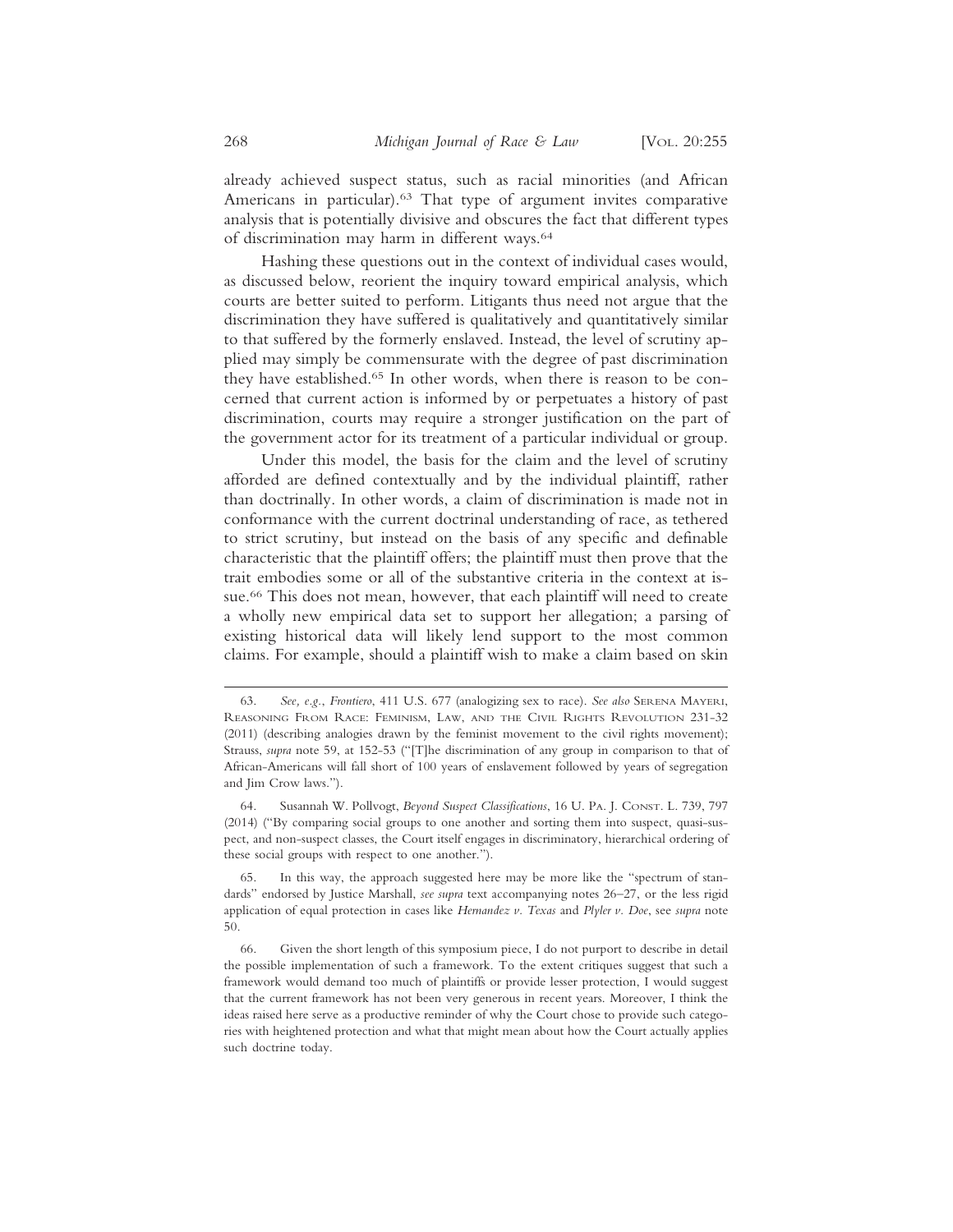color, much of the data currently viewed as demonstrative of race-based discrimination would likely support her claim.

Breaking free of the terminology of "race" allows for a focus on those aspects of race that may pose specific problems for a subset of the group and which may be diluted by forcing courts to grapple with race as a broader concept. For example, Taunya Lovell Banks has written about the pervasiveness of color-based discrimination as a subset of race-based discrimination.67 Under the old framework, colorism is either not distinctly recognized or must be aligned with race to receive legal protection.68 In contrast, under the model proposed here, color need not be equated with some other concept of race,<sup>69</sup> but can instead be presented as an independent basis for discrimination (grounded in one or more of the factors described herein). Then, litigators can marshal data from various sources to prove that the factor is applicable to the group or claimant at issue (for example, that historically, those with darker skin have faced greater discrimination).70 The ability of litigators to present cases in such a manner thus has the potential to serve an important educative function, for both courts and the public, in elucidating the specific ways in which discrimination can manifest.

This Article does not suggest that this approach will always lead to better outcomes than the current model. A weak empirical showing or a Court unwilling to acknowledge certain forms of discrimination will stymie claimants under either approach. But, as discussed throughout this Part and specifically highlighted in Part III, there are a number of advantages to the model suggested here in comparison with the current framework.

## B. *Political Powerlessness*

Another basis for suspect classification is political powerlessness, derived from footnote four of *Carolene Products*. 71 Although not specifically

<sup>67.</sup> *See* Banks, *supra* note 2, at 1714.

<sup>68.</sup> *Id.* at 1731 (explaining that "judicial application of antidiscrimination law causes 'people to frame their identities in terms of the racial categories recognized by law,' not by reality" (quoting LÓPEZ, *supra* note 1, at 88)); Banks, *supra* note 2, at 1734 ("The court sees color claims as being subsumed by race, obscuring the way in which skin tone within a racialized group can mediate racial discrimination.").

Banks, *supra* note 2, at 1711 ("[T]he government's definition of the racial category black impedes recognition by courts that black people can be differently racialized" (footnote omitted)).

<sup>70.</sup> For example, there is data demonstrating the perniciousness of color-based discrimination (beyond the larger category of race discrimination). *See, e.g.*, Eberhardt, Jennifer L.; Davies, P G.; Purdie-Vaughns, Valerie J.; and Johnson, Sheri Lynn, *Looking Deathworthy: Perceived Stereotypicality of Black Defendants Predicts Capital-Sentencing Outcomes*, 17 PSYCHOL. SCI. 383 (2006) (demonstrating that defendants with more stereotypically Black features are more likely to be sentenced to death).

<sup>71.</sup> *Carolene Prods. Co.*, 304 U.S. at 152-53 n.4.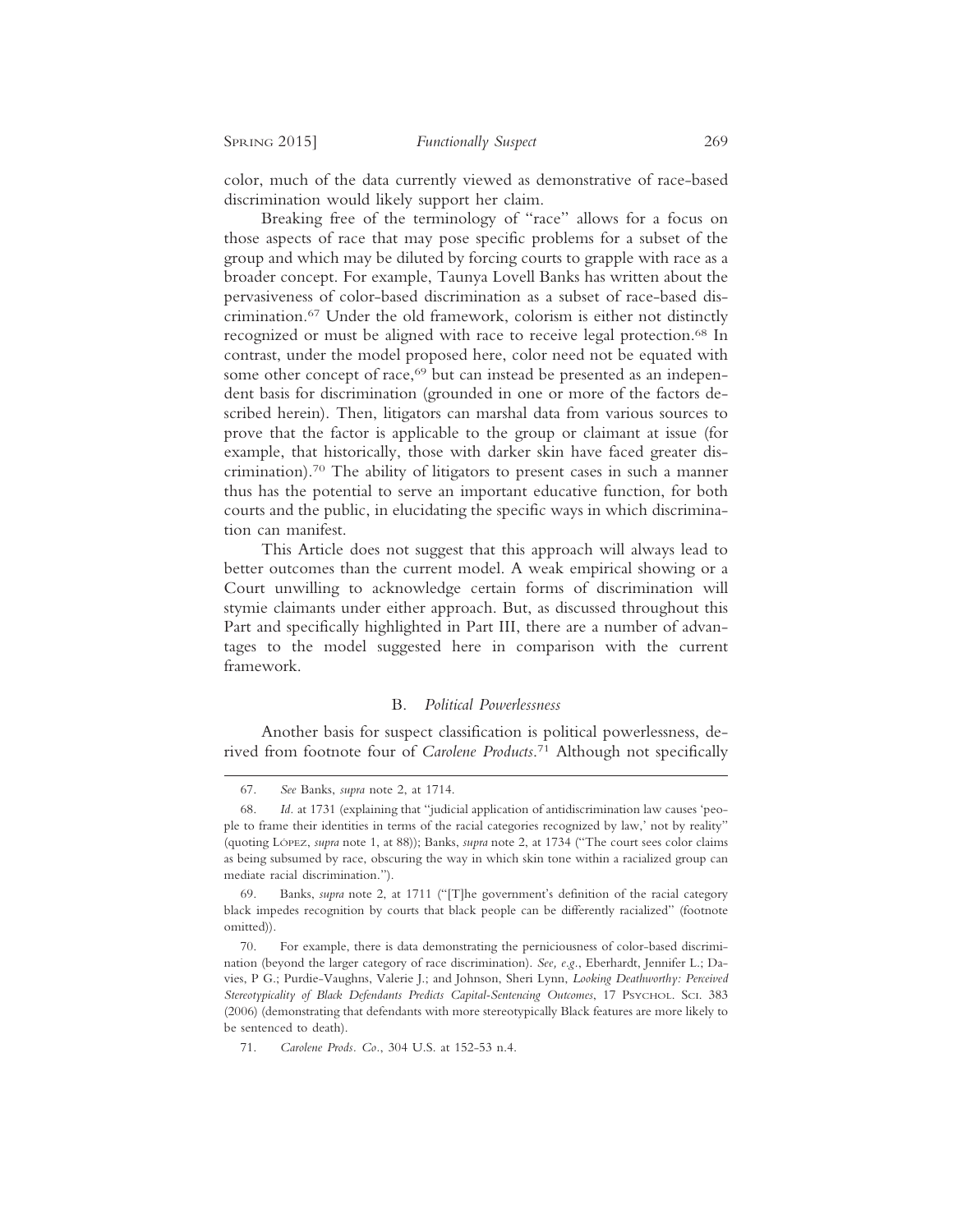relied upon in *Carolene Products*, the language of footnote four has provided the basis for much of equal protection doctrine. In the footnote, Justice Stone wrote:

It is unnecessary to consider now . . . whether prejudice against discrete and insular minorities may be a special condition, which tends seriously to curtail the operation of those political processes ordinarily to be relied upon to protect minorities, and which may call for a correspondingly more searching judicial inquiry.72

Aside from its identification of political powerlessness as a basis for heightened scrutiny, this quote supports the argument for favoring function over form. In the Court's own words, the status of the individual as part of a "discrete and insular minorit[y]"73 group is only relevant insofar as it serves as a vehicle that restricts his or her ability to utilize the political process to provide necessary protections.74 The definition or nature of the group itself is less important from a legal perspective than the function performed by the group status (or, in other words, the way in which the claimed basis for discrimination satisfies the substantive criteria set forth in this Part). Under the model presented here, a potential claimant need not declare or defend her membership in a group to prevail on her claim.75 Instead, she can demonstrate empirically how she lacks access to the political process by virtue of her circumstances or aspects of her identity,

To succeed on an intentional race discrimination claim, a plaintiff raising a claim under Title VII must prove actual membership within the group at which the alleged discrimination is targeted. *See* D. Wendy Greene, *Categorically Black, White, or Wrong: "Misperception Discrimination" and the State of Title VII Protection*, 47 U. MICH. J. L. REFORM 87, 106–07, 109 (2013); *see also id.* at 131 (arguing that the actuality requirement "reflects an age-old conceptualization of racial identity as biological, fixed, and inherent").

<sup>72.</sup> *Id.*

<sup>73.</sup> *Id.* at 153.

<sup>74.</sup> *Id.*

<sup>75.</sup> A number of examples from the Title VII context demonstrate the difficulties a plaintiff may face under a scheme that categorizes individuals on the basis of race. *See* Perkins v. Lake Cnty. Dep't of Utilities, 860 F. Supp. 1262 (N.D. Ohio 1994) (considering in a Title VII discrimination suit evidence as to whether plaintiff qualifies as a member of the American Indian protected class, which included: plaintiff's physical appearance and belief that he is American Indian, whether his immediate family were members of any tribe and lived in an Indian community or participated in Indian cultural events, the fact that plaintiff and members of his family had been listed on birth and death certificates as "white," and defendants' concession that Plaintiff may be one-sixteenth Indian blood); Butler v. Potter, 345 F. Supp. 2d 844 (E.D. Tenn. 2004) (holding that "an employee who is Caucasian could not maintain claim of national origin or race discrimination, in violation of Title VII, based on alleged perception that he was of Arab, Indian or Middle Eastern descent"); Burrage v. FedEx Freight, Inc., 4:10CV2755, 2012 WL 1068794 (N.D. Ohio Mar. 29, 2012) (holding that an employee who is half Caucasian and half black but alleges harassment for being considered Mexican cannot establish that he was discriminated against or harassed based on his race or color, or on a theory of "perceived" national origin).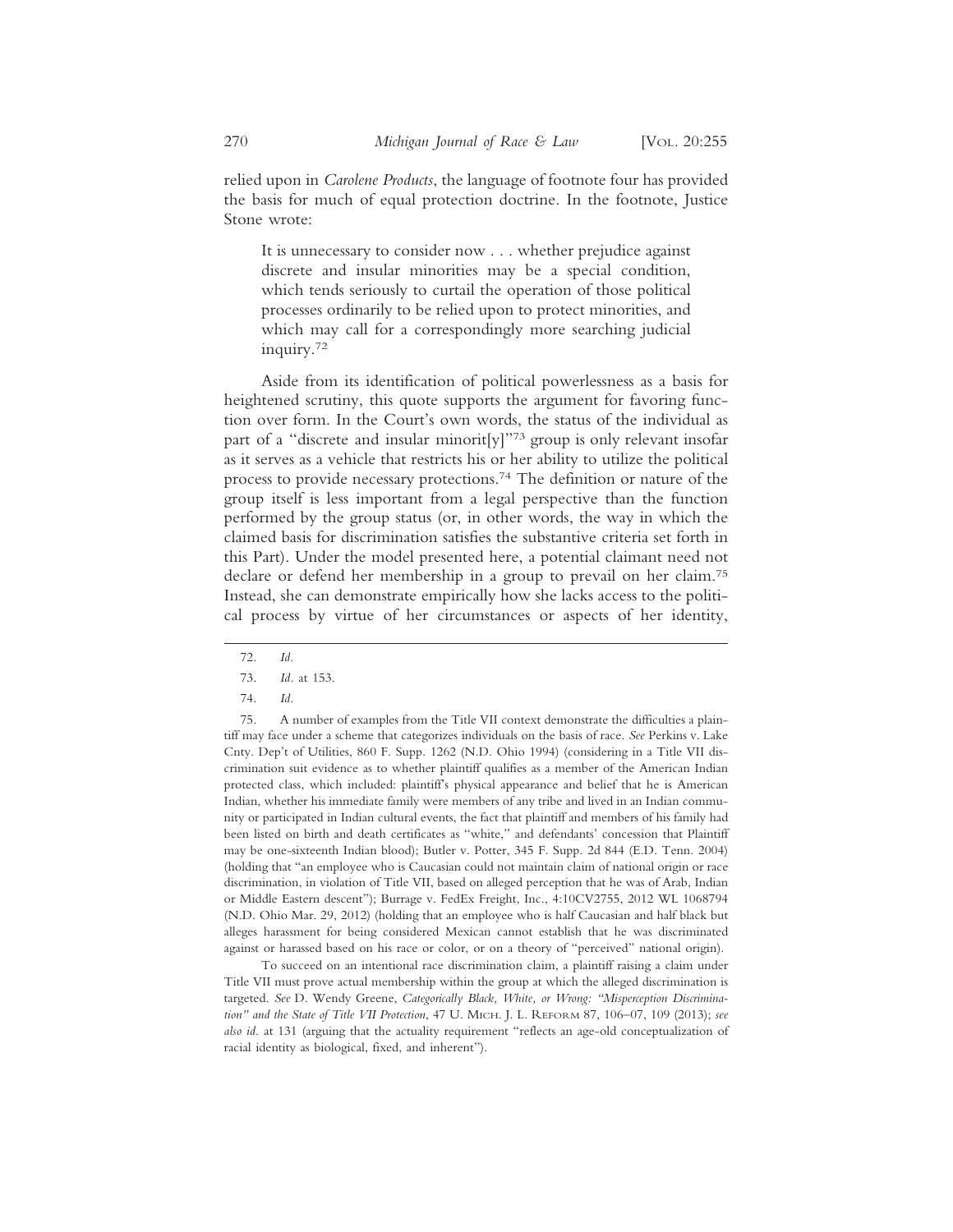whether standalone or intersectional.<sup>76</sup> Thus, the focus is not on whether the claimant is similarly situated to others<sup>77</sup> or on the nature of the claimant's identity as compared to that of others, but rather on the substantive nature or effect of the discrimination.

For some, political powerlessness is viewed as the ultimate test of the denial of equal treatment, and other factors, such as a history of past discrimination or prejudice, are important because they serve as vehicles by which people are deprived of political power.<sup>78</sup> As is the case with historical discrimination, agreement that political powerlessness must be protected against leaves many remaining questions about how political power should be measured. The Court has made clear that the numerical size of the group is not dispositive, recognizing that numbers do not always equate to political power or equal representation at different levels of power.79 Other evidence considered by the Court in assessing political powerlessness has included the ability to vote, the existence of favorable legislation, and the attainment of positions of power or authority.80 While all of these considerations possess quantitative and qualitative measurement difficulties, they remain present under either the old model or the one suggested here. And the hashing out of these questions on a case-by-case basis, rather than a one-time assessment made on behalf of a particular group without any empirical evidence, would lend itself to a more context-focused inquiry. It could also better account for intersectionality (e.g., skin color with gender, language, accent) and acknowledge, for example, that discrimination against Asian Americans—and within that category, further differences in

<sup>76.</sup> For a discussion of equal protection's "class-of-one" doctrine, allowing a claimant to assert discrimination against her in her capacity as an individual, see William D. Araiza, *Flunking the Class-of-One/Failing Equal Protection*, 55 WM. & MARY L. REV. 435 (2013). For a more indepth discussion of intersectionality and the law's failure, as currently structured, to adequately address intersectionality, see Kimberlé Crenshaw, *Mapping the Margins: Intersectionality*, *Identity Politics, and Violence Against Women of Color*, 43 STAN. L. REV. 1241 (1991).

<sup>77.</sup> *See Cleburne*, 473 U.S. at 439 (holding that the Equal Protection Clause "requires that the government treat all similarly situated people alike"); *see also* Village of Willowbrook v. Olech, 528 U.S. 562, 564 (2000) (emphasizing that the similarly-situated requirement applies even in the class-of-one context, where the claimant does not base her claim on membership in a particular class).

<sup>78.</sup> *See* Strauss, *supra* note 59, at 154 ("In many ways, the issue of political power overlaps with the earlier criteria: it is the reason we care about a group's history of discrimination or whether the group is a discrete and insular minority. Thus, some courts consider political powerlessness to be the ultimate question and view the other factors as subissues.").

<sup>79.</sup> *Frontiero*, 411 U.S. at 686 n.17 ("It is true, of course, that when viewed in the abstract, women do not constitute a small and powerless minority. Nevertheless, in part because of past discrimination, women are vastly underrepresented in this Nation's decisionmaking councils.").

Strauss, *supra* note 59, at 154. For further discussion of how political powerlessness is best assessed, see Bertrall L. Ross II & Su Li, *Measuring Political Power: Suspect Class Determinations and the Poor*, 104 CALIF. L. REV. (forthcoming 2015) and Nicholas O. Stephanopoulos, *Political Powerlessness*, 90 N.Y.U. L. REV. \_\_\_ (forthcoming 2015).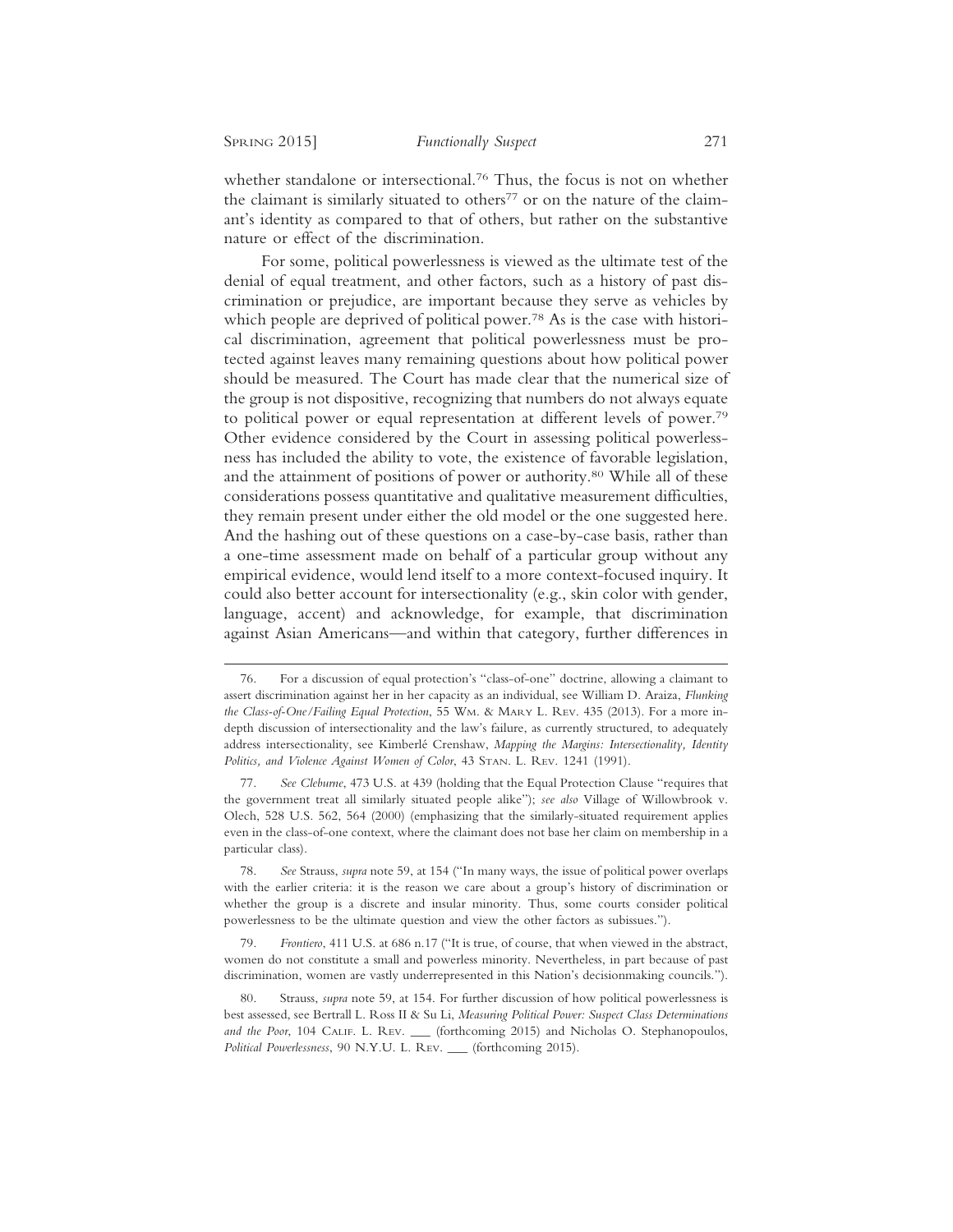treatment between subgroups<sup>81</sup>—manifests differently from that experienced by Latinos, both documented and undocumented, and that experienced by Blacks, both immigrant and American slave-descendant. Moreover, the approach suggested here may leave more room for expansive interpretation—not limited to protecting those categories that can provide a direct analogy to race—and avoid the unwanted effects that can stem from a more generalized rule, such as the equating of benign and invidious discrimination.82

Finally, to the extent that the current model is vulnerable to the criticism that political power changes over time,<sup>83</sup> the framework proposed here offers two advantages. First is its flexibility: any conclusion regarding political power would be more case-specific and thus less likely to wield far-reaching harm in the event that a court holds that a particular individual or group is not deserving of special protection. In other words, the stakes of changing course would be lower. Second, the model proposed here does not require the Court to make a generalized ruling with regard to political power for an entire group. Doing so raises not only questions of assessment and timing, but also the possibility that intragroup differences (and power differentials) will be ignored.84

#### C. *Relevance*

Another factor that has typically been considered in determining whether a classification is suspect is whether the group's definitive trait bears on its members' ability to contribute to or participate in society.<sup>85</sup>

<sup>81.</sup> Angela Onwuachi-Willig, *The Admission of Legacy Blacks*, 60 VAND. L. REV. 1141, 1143 (2007) ("Scholars have examined how the model minority myth, in particular the view of Asian-Americans as a monolithic group, may have a negative impact on affirmative action for Asian-American students, especially those who are of Cambodian, Hmong, Laotian, and Vietnamese descent.").

<sup>82.</sup> *See* Andrews*, supra* note 18, at 551. Even if the broader assessment utilized under the current framework results in blanket protection as a theoretical matter—as in the case of applying strict scrutiny to race—it may have inapposite effects (for example, in the context of affirmative action) or be over or underinclusive as to certain subgroups included within the larger category (e.g., race).

<sup>83.</sup> *In re Marriage Cases*, 183 P.3d at 443 ("[I]f a group's *current* political powerlessness were a prerequisite to a characteristic's being considered a constitutionally suspect class for differential treatment, it would be impossible to justify the numerous decisions that continue to treat sex, race, and religion as suspect classifications." (internal citations omitted)).

<sup>84.</sup> For example, one might conclude that having two lighter skinned Black males in the offices of President and Attorney General has significant meaning in the context of assessing Black political power. One might harbor the same concern with regard to white, gay men and the larger LGBT community. Such power differentials exist not only among those in a particular subcategory—i.e., middle class blacks and poor blacks or multiracial blacks and monoracial blacks—but also within the larger category of race—i.e., Asians, Latinos, Africans, and African-Americans.

<sup>85.</sup> See *Frontiero*, 411 U.S. at 686 ("[W]hat differentiates sex from such nonsuspect statuses as intelligence or physical disability . . . is that the sex characteristic frequently bears no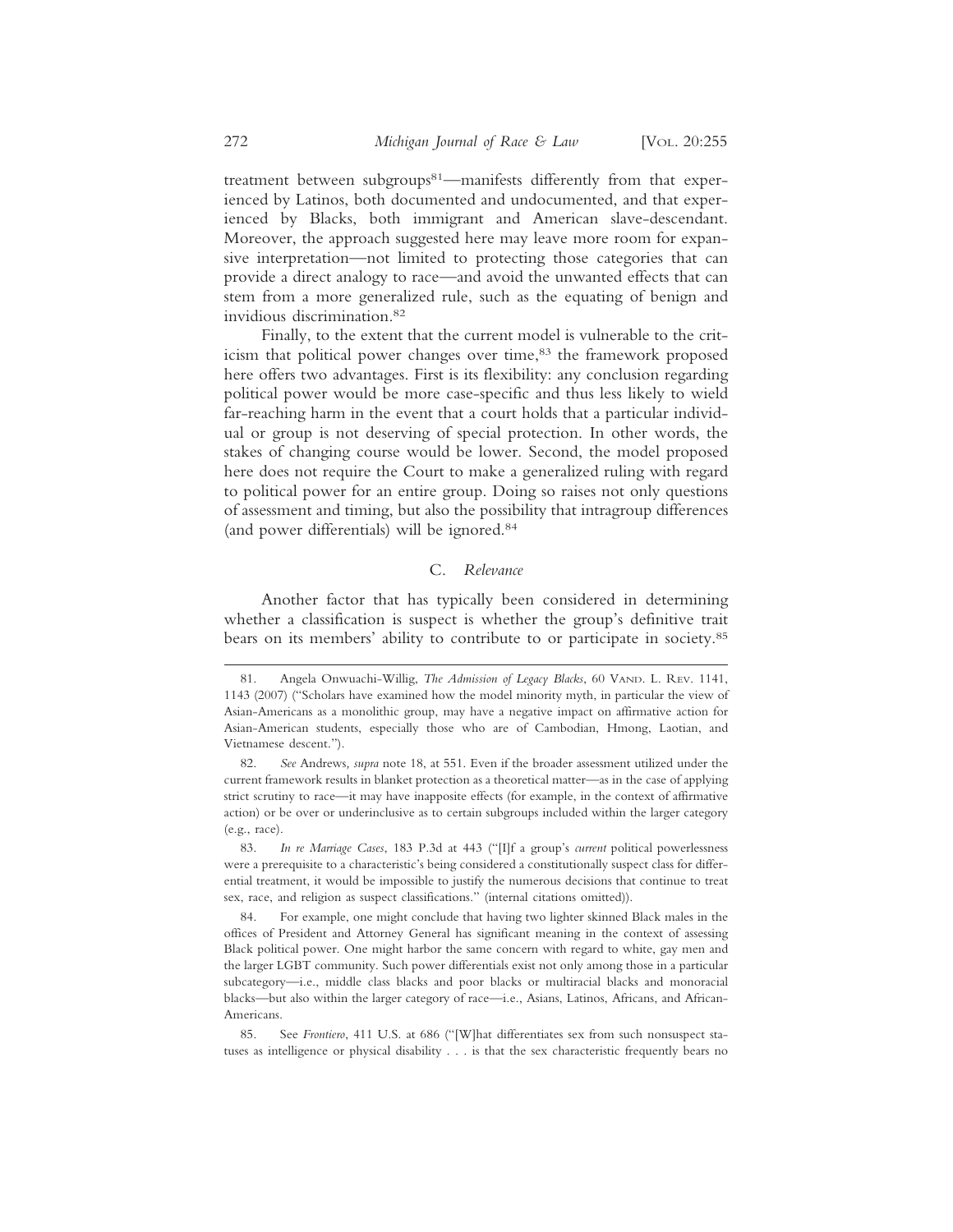The less likely that a trait is relevant to a legitimate government end, the more likely prejudice or bias is at work when discrimination occurs on the basis of that trait.<sup>86</sup> The Court has held that age<sup>87</sup> and disability<sup>88</sup> are not suspect classifications in part because, unlike race or gender, they are more likely to be relevant to a legitimate government objective.<sup>89</sup>

In the context of the model proposed here, relevance is the primary criterion on which individual acts of racial discrimination might be held unconstitutional. It may be harder to tie individual actions to larger ramifications regarding political power, but it can surely be proved as an empirical matter that the basis for the discrimination at issue was or was not an irrelevant trait or characteristic. The idea that some characteristics, like left-handedness or weight,<sup>90</sup> should necessarily receive less protection than others, like race, incorrectly presumes that equal protection is a zero-sum game. The limitation to this factor need not come from the decision to establish only some class definitions as suspect; instead, a natural cabining will result from the fact that some traits are more likely to be relevant to state action than others.<sup>91</sup>

Further probing of the relevance factor reveals a distinction in the mode of analysis applied under the current and proposed models. For example, a claim that "I was discriminated against because I am Black" and a claim that "I was discriminated against on the basis of a trait that is irrele-

86. Strauss, *supra* note 59, at 165.

87. Kimel v. Fla. Bd. of Regents, 528 U.S. 62, 83 (2000) ("[U]nlike government conduct based on race or gender, [age] cannot be characterized as 'so seldom relevant to the achievement of a legitimate state interest that laws grounded in such considerations are deemed to reflect prejudice and antipathy.'" (quoting *Cleburne*, 473 U.S. at 440)).

88. *Cleburne*, 473 U.S. at 442 (holding that the mentally disabled "have a reduced ability to cope with and function in the everyday world" and that "the States' interest in dealing with and providing for them is plainly a legitimate one").

89. *Kimel*, 528 U.S. at 83; *Cleburne*, 473 U.S. at 442.

90. For example, there may be some instances in which discrimination based on weight is acceptable, given safety concerns or the overall weight capacity of a transporting vehicle. In other instances, however, an individual's weight would be wholly irrelevant to his or her ability to perform a given task. For a discussion of how weight-based discrimination in currently treated under antidiscrimination law, see Jessica Clarke, *Against Immutability,* YALE L.J*.* (forthcoming).

91. This argument is not meant to diminish the origins of the Equal Protection Clause in Reconstruction or its deep roots in the history of African American slavery. And that may be reason—under the historical discrimination prong—to be particularly skeptical of some forms of discrimination. (Although it may also be a demonstration of how the notion of racial discrimination has strayed from its roots, given that it is not limited to descendants of slavery, even within the realm of blackness.) That said, equal protection has not remained confined to its origins and should continue to adapt to new invidious forms of discrimination.

relation to ability to perform or contribute to society."); *cf. Cleburne*, 473 U.S. at 442 (1985) ("[I]t is undeniable, and it is not argued otherwise here, that those who are mentally retarded have a reduced ability to cope with and function in the everyday world."); *Mass. Bd. of Ret*., 427 U.S. at 313 (1976) ("[The aged] have not . . . been subjected to unique disabilities on the basis of stereotyped characteristics not truly indicative of their abilities.").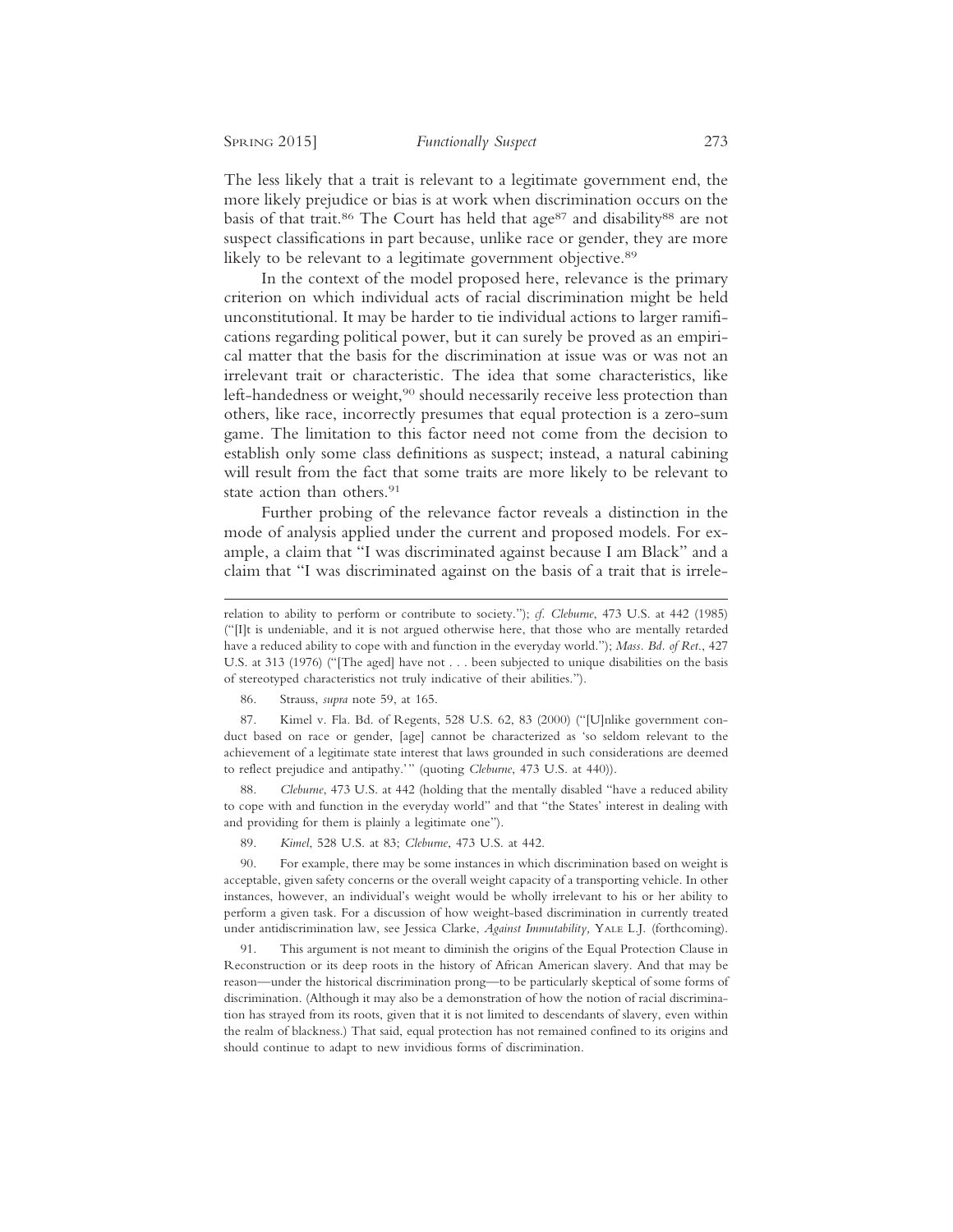vant to my ability to perform the task at hand" trigger different inquiries. The former is vulnerable to questions about whether the claimant is in fact Black or was perceived to be Black by the discriminating party<sup>92</sup> in addition to whether there was a compelling reason for the discrimination. In contrast, the latter inquiry avoids any need to assess the identity of the complainant, or test the validity of her asserted identity. Instead, it directly targets the reason for the discrimination and initiates an inquiry into the basis for the racism, aimed at exposing prejudice or bias. In many cases, this distinction may be irrelevant—for example, in the case of a complainant who is clearly perceived by others to be Black and self-identifies as Black.93 However, as demographics change and skepticism surrounding racial identification increases,94 it may be helpful to base doctrine on characterizations that are less prone to dispute, at least prior to a debate on the merits of the claim itself.

A shift away from identity-based doctrine may also avoid unnecessary divisions with regard to the types of harm that receive legal recognition. For example, Nancy Leong has written that courts do not adequately recognize discrimination against multiracial individuals as it pertains specifically to their multiracial background.95 Some take issue with this argument, arguing that such discrimination is often not based on an external perception of multiraciality—as distinguished from affiliation with a minority race, more generally, or the taint of blackness, specifically—and, even if it were, the specific racial elements of the discrimination are irrelevant as long as the court recognizes that some race-based discrimination has occurred.<sup>96</sup> Under the framework proposed herein, this debate is unnecessary: it does not matter whether the discrimination occurred because the individual was perceived to be multiracial or perceived to be Black; the issue is only that the discriminator demonstrated bias based on a particular

94. *See* Appiah, *supra* note 11; *see also Schuette*, 134 S. Ct. at 1634 ("[I]n a society in which [racial] lines are becoming more blurred, the attempt to define race-based categories also raises serious questions of its own.").

95. Leong, *supra* note 8, at 470 (discussing how "our legal system consistently fails to recognize racism directed at those seen as racially mixed").

<sup>92.</sup> *See, e.g.*, *Perkins,* 860 F. Supp. at 1277; *Butler*, 345 F. Supp. 2d at 844 for examples of plaintiffs whose racial affiliation was questioned in the Title VII context; *see also* Greene, *supra* note 75, at 106–07, 109.

<sup>93.</sup> *See* Greene, *supra* note 75, at 87; Angela Onwuachi-Willig & Mario L. Barnes, *By Any Other Name? On Being "Regarded as" Black, and Why Title VII Should Apply Even If Lakisha and Jamal are White*, 2005 WIS. L. REV. 1283 (2005).

<sup>96.</sup> Tanya Katerí Hernández, *Multiracial in the Workplace: A New Kind of Discrimination?*, in *Gender, Race, and Ethnicity in the Workplace: Emerging Issues and Enduring Challenges,* ed. Margaret F. Karsten (Santa Barbara: Praeger ABC-CLIO, forthcoming 2015) (manuscript at 1-3); Rich, *supra* note 8, at 1533 (arguing that Leong's analysis is flawed because experiencing discrimination based on one's racial-identification patterns is not unique to multiracial individuals and because Leong fails to acknowledge that many multiracial individuals shift between multiracial and monoracial identities and, when their physical characteristics allow, will opt into the monoracial category that "best serves their needs in a particular context").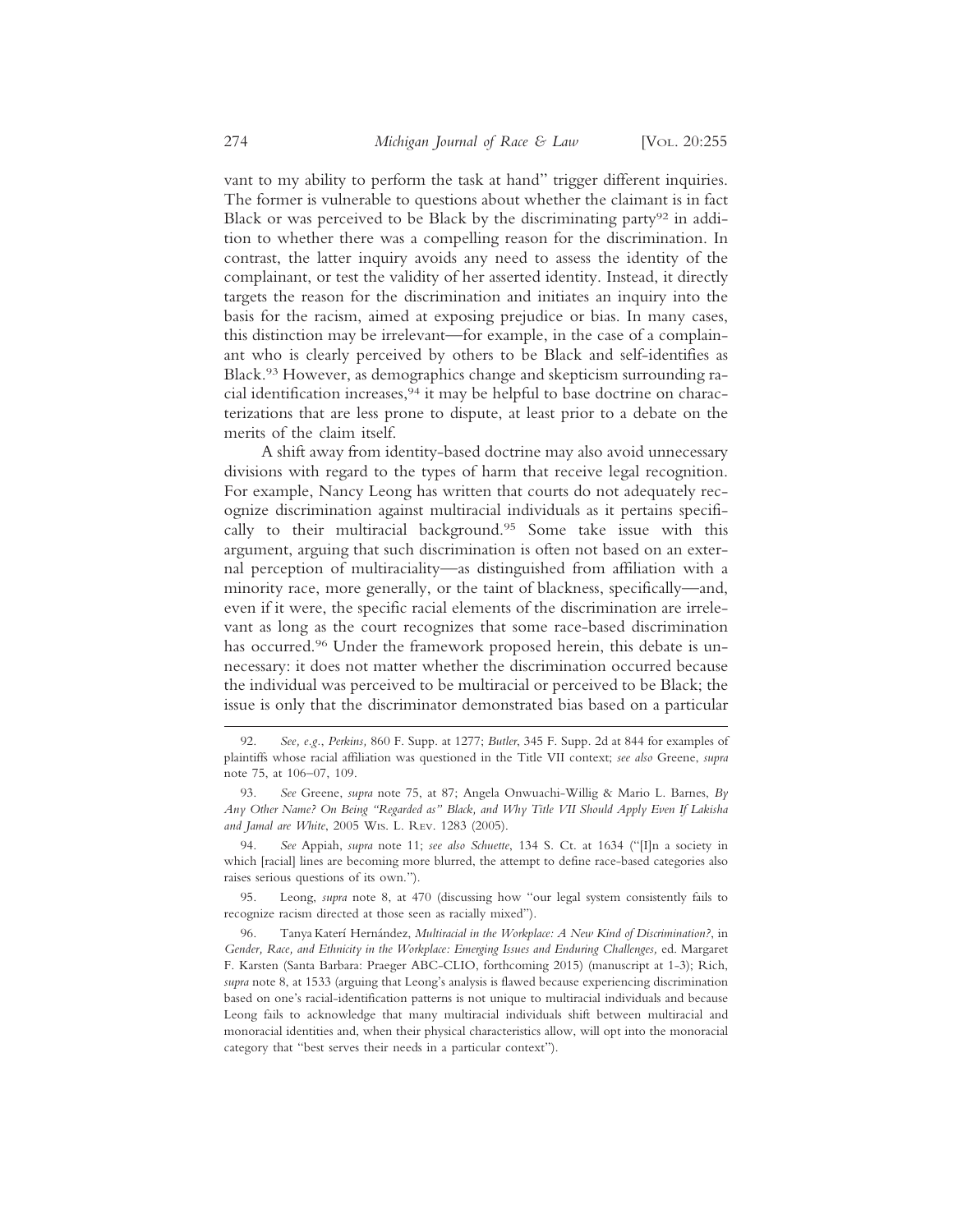trait, like skin color; her particular interpretation of the skin color whether black or multiracial, for example—is irrelevant.<sup>97</sup>

A convincing race-neutral reason offered for the discriminatory act would be fatal under either approach. Under equal protection doctrine as it exists today, it would be extremely difficult to overcome such a proffer, given the intent requirement imposed by *Washington v. Davis*98 and elaborated upon in subsequent cases like *Personnel Administrator of Massachusetts v. Feeney*. 99 The primary difference between the two approaches is that the one proposed by this Article does not require any inquiry into the nature of the claimed identity.100 In other words, a plaintiff need not prove that she is Black;101 she need only describe the basis for the discrimination and demonstrate that the effects of such discrimination satisfy one or more of the suspect classification criteria.

## III. LOOKING BEHIND THE VEIL OF "RACE"

This Part aims to explore possible advantages and critiques of analyzing discrimination claims by applying the suspect classification criteria directly, rather than asking whether such discrimination is based on race. It does not address every possible aspect of implementation—and acknowledges that the proposal would not solve every administrative difficulty of the current model—but it does attempt to address the major differences between the substantive approach described herein and the current approach.

<sup>97.</sup> This does not mean, however, that claims must always made on an individual, rather than a group basis. Claims can certainly still be raised on behalf of a group, but claimants would provide a more substantive description of the shared basis for discrimination—for example, skin color or a shared history of discrimination rather than "race."

<sup>98.</sup> Washington v. Davis, 426 U.S. 229 (1976) (holding that discriminatory effects, without any showing of discriminatory intent, do not suffice to prove an equal protection violation).

<sup>99.</sup> Pers. Adm'r of Mass. v. Feeney, 442 U.S. 256, 279 (1979) (holding that to demonstrate discriminatory purpose, the plaintiff must show that the decisionmaker "selected or reaffirmed a particular course of action at least in part 'because of,' not merely 'in spite of,' its adverse effects upon an identifiable group").

<sup>100.</sup> The shared basis for discrimination will most often be something that can be perceived externally, given the nature of discrimination. Thus, self-description or self-perception of one's racial affiliation will not provide an independent basis for a claim unless the claim specifically relates to discrimination based on the individual's decision to self-classify in a particular way.

<sup>101.</sup> *Cf., e.g.*, Malone v. Civil Serv. Comm'n, 646 N.E.2d 150, 151 n.4 (Mass. App. Ct. 1995) (discussing a "workable" test used by the lower court to adjudicate racial identity claims: "(i) visual observation of physical features; (ii) documentary evidence establishing black ancestry, such as birth certificates; and (iii) evidence that the Malones or their families held themselves out to be black and are considered black in the community"); *cf. also Perkins*, 860 F.Supp. at 1276 (stating that African–Americans do not have to demonstrate that their relatives lived in Africa, or that they visit the site of their roots, or that they are involved in any kind of cultural activities associated with Africa. They only have to appear to be African–Americans to be deemed members of that protected class).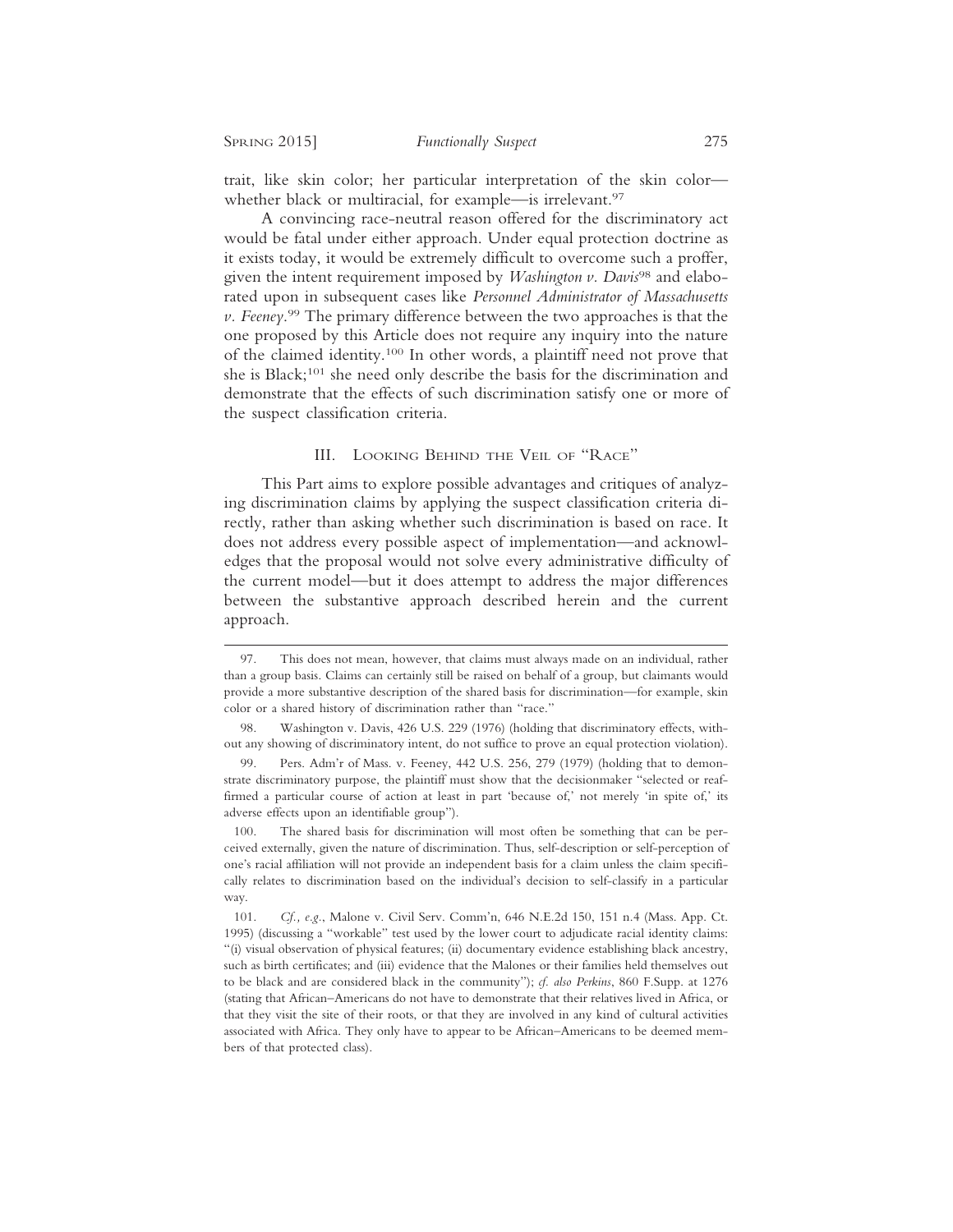#### A. *Advantages*

Tempering the need to be responsive to current legal and political realities with the need to challenge such realities, this approach is responsive to the dominance of anticlassification theory<sup>102</sup> and still allows considerable room to combat discrimination based in whole or in part on race as we understand it today. Because it places less emphasis on the definition of racial categories, the proposed framework is less susceptible to concerns regarding the ascendant regime of racial self-identification.103 Furthermore, it allows and potentially forces courts to grapple in a substantive way with intragroup differences, such as color—which, under this model, would provide the specific basis for the claim. Factors like color are often subsumed or rendered invisible by the current model because it has no effective means for providing significance to factors that do not map precisely on to existing categories.104

Under the Court's current jurisprudential approach, race has no independent substantive meaning; it merely serves to indicate the presence of impermissible considerations.105 As a result, race is a malleable concept that is susceptible to superficial interpretation. In other words, if one focuses on the abstract notion of race, without any political or social context, it is easier to diminish its potential relevance or highlight its inherent irrationality as a basis for discrimination (in the context of affirmative action, for example).106 As Lani Guinier and Gerald Torres have written, "In the view

<sup>102.</sup> *See, e.g.*, Kimberly Jenkins Robinson, *The Constitutional Future of Race-Neutral Efforts to Achieve Diversity and Avoid Racial Isolation in Elementary and Secondary Schools*, 50 B.C. L. REV. 277, 315 (2009) ("The Court's current approach to equal protection, which has been labeled an antidiscrimination, anticlassification, or colorblind approach, emphasizes the impropriety of government use of racial classifications."); *see also* Tanya Kateri Hern´andez, Opinion Pages: Room for Debate, *A Watered-Down Vision of Equality*, N.Y. TIMES (June 26, 2013), http://www.ny times.com/roomfordebate/2013/06/26/is-the-civil-rights-era-over/a-watered-down-vision-ofequality ("Th[e] view [dominating the 2013 Supreme Court term] would dictate that discrimination exists when the law is directly implicated in separating groups of people for the purposes of imposing stigma, parallel to Jim Crow segregation. Any other manifestation of harm against individuals based on their socially derided group status is irrelevant as long as 'the law' is formally neutral. The formality of the law is considered paramount over the actual unequal status of disfavored groups.").

<sup>103.</sup> Lucas, *supra* note 8, at 1259–63 (describing fears that catering to racial self-identification will undermine legal protections); Rich, *supra* note 8, at 1569 (noting "the growing influence of models of race that privilege the right of racial self-definition, as opposed to privileging involuntary racialization triggered by physical traits and social ascription").

<sup>104.</sup> *See* Banks, *supra* note 2, at 1713 (describing courts' inability to develop a coherent approach to colorism claims).

<sup>105.</sup> See LÓPEZ, *supra* note 1, at 10 ("[L]aw constructs race."); *see also supra* text accompanying notes 35-38.

<sup>106.</sup> *Cf. Parents Involved*, 551 U.S. at 748 ("The way to stop discrimination on the basis of race is to stop discriminating on the basis of race.").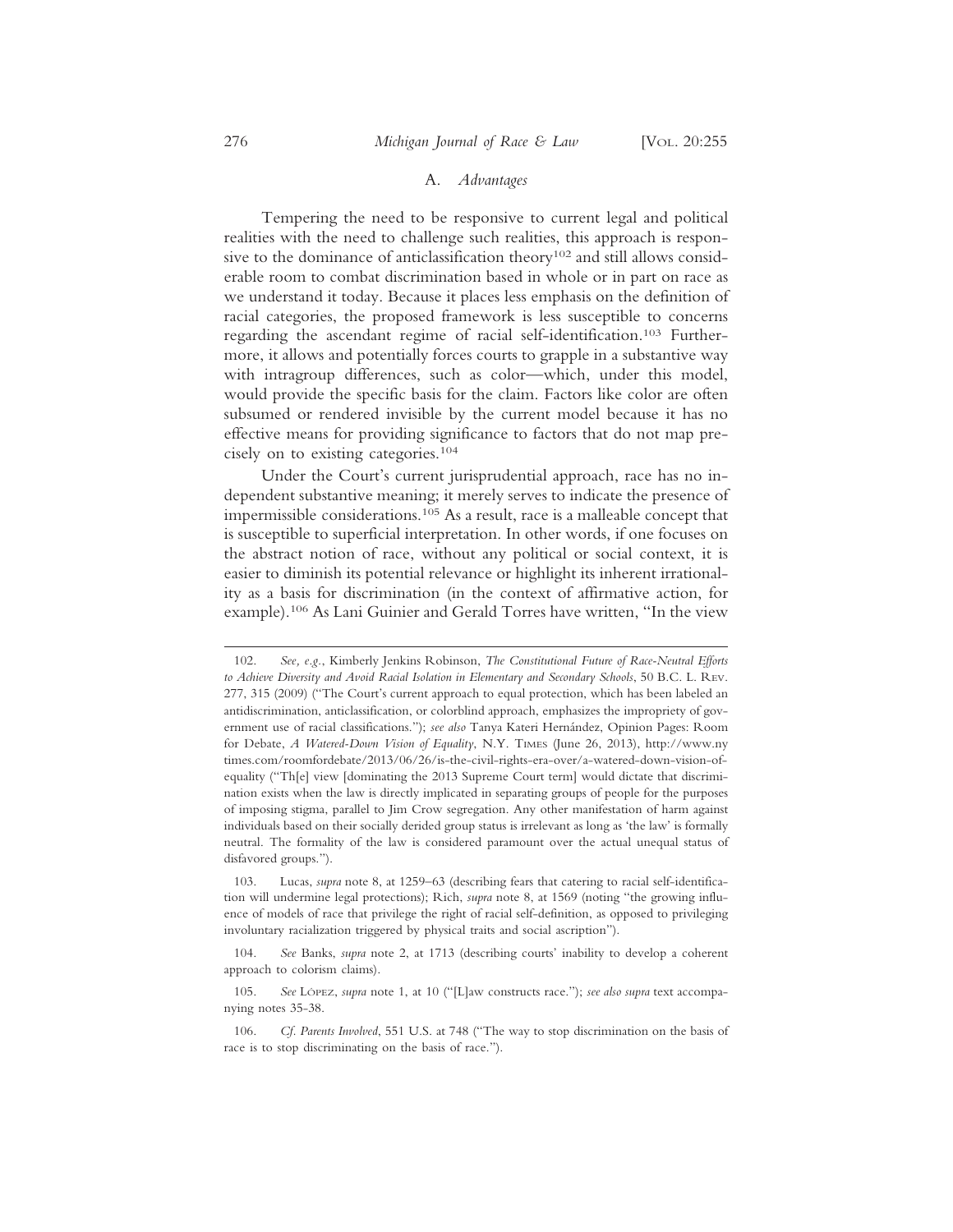of neoconservatives, race is merely skin color and is thus meaningless and ignorable."107

By deemphasizing the categorical role of race, this Article accounts for the fact that race has different meanings to different people and that categorization by race is not a simple matter, regardless of the metric.108 Racial affiliation cannot be determined based on phenotype or color alone, and self-identification may not always align with external perception.109 And there may be reasons that members of same racial category should not necessarily receive similar treatment—even if they share a similar phenotype—given their differing backgrounds or experiences. Kevin Brown and Jeannine Bell have argued, for example, that "ascendant" Blacks—those with two native-born Black parents or who have a more direct connection to America's history of racial discrimination—should be treated differently in the context of affirmative action from multiracials with some Black heritage or Black immigrants. Brown and Bell contend that treating all of these groups as Black, without further categorization, undermines the original goals of affirmative action and leads to the underrepresentation "of blacks whose predominate ancestry is traceable to the historical oppression in the United States."110 Angela Onwuachi-Willig has similarly observed that "legacy blacks"—those with four grandparents born in the United States and who descended from American slaves—have been increasingly excluded from elite colleges and universities.111 She maintains, however, that there are important reasons for the continued inclusion of first and second-generation Blacks and mixed-race students.112 There are some experiences that everyone raced as Black may share—such as those related to phenotype—but others that will vary widely among members of the group.<sup>113</sup> By the same token, there are some individuals, such as those of Middle Eastern descent or some Latinos, who are legally

111. Onwuachi-Willig, *supra* note 81, at 1160.

112. *Id.* at 1180. Onwuachi-Willig's more nuanced response to the disproportionate representation of first and second-generation blacks and mixed-race students is to suggest that while race is still relevant in the context of admissions as an indicator of an underrepresented perspective, the academy must also revisit its conception of merit and engage in more aggressive recruitment measures. *Id.* at 1225.

113. *Id.* at 1157 (describing that, in the context of admissions, not all blacks are created equal and that studies have shown there are "educational, economic, and cultural differences between legacy Blacks and non-legacy Blacks[.]").

<sup>107.</sup> GUINIER & TORRES, *supra* note 1, at 13.

<sup>108.</sup> Even when measured by skin color, the understanding of race can be far from simple. *See* Hern´andez, *supra* note 2, at 1102–10, 1118–28 (describing the issues stemming from Latin American census schemes, which are based on skin color).

<sup>109.</sup> *See* Lucas, *supra* note 8, at 1263–67 (discussing, for example, the different ways in which multiracial individuals identify and are perceived racially).

<sup>110.</sup> Kevin Brown & Jeannine Bell, *Demise of the Talented Tenth: Affirmative Action and the Increasing Underrepresentation of Ascendant Blacks at Selective Higher Educational Institutions*, 69 OHIO ST. L.J. 1229, 1231 (2008).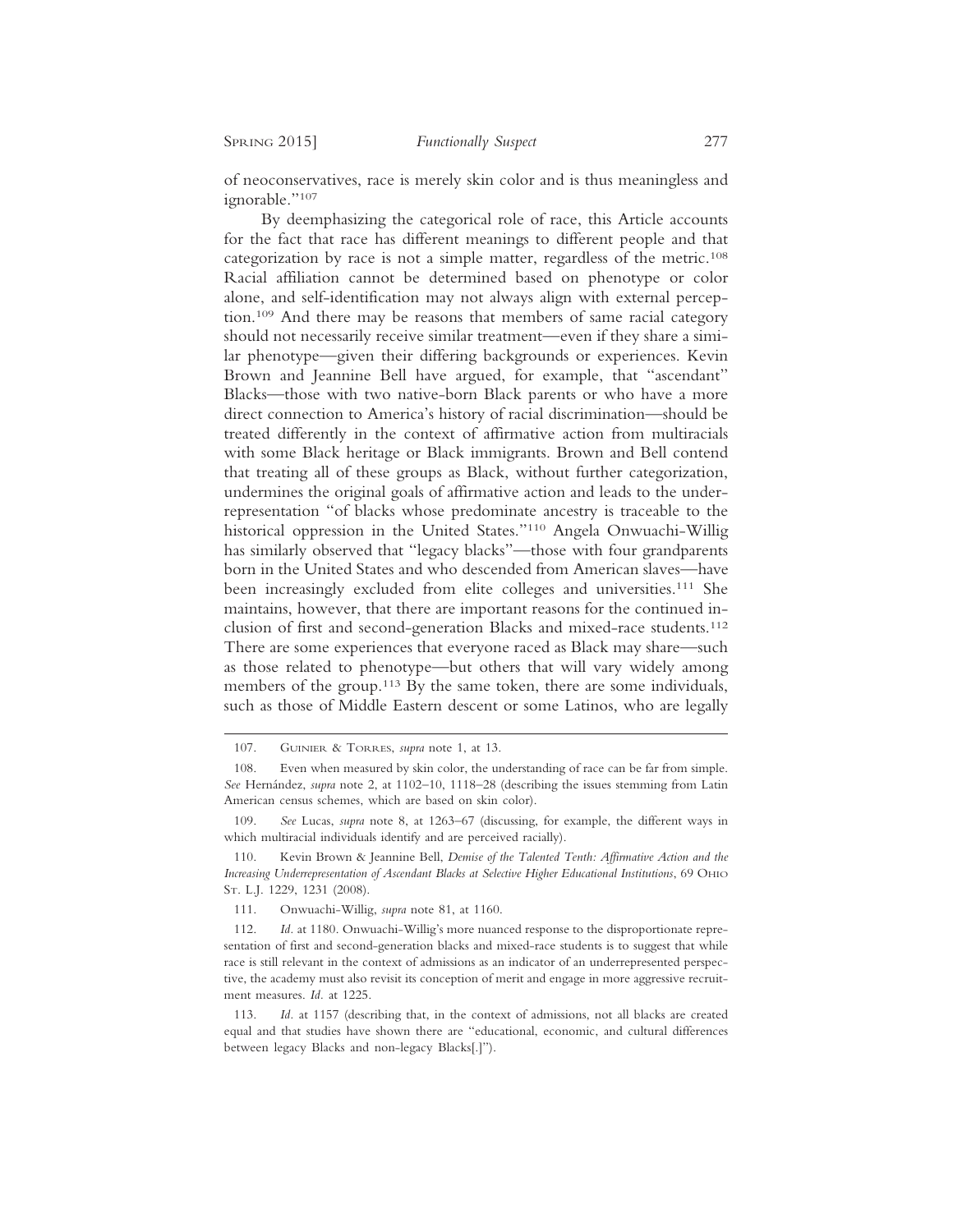required under the current framework to identify as white but who "argue that their experiences with race discrimination make their experiences more similar to racial minorities."114 Given its emphasis on experience over label, or function over form, the more substantive approach described above provides recourse for those in such a racially liminal position.<sup>115</sup> It would also have the potential benefit of bringing to light specific histories of discrimination that have been overshadowed by more prominent stories and have received less attention.<sup>116</sup>

Under current equal protection jurisprudence, race functions as one unitary category, without the ability to account for intragroup differences or differences in experience between traditionally defined racial groups.117 By separating out the substantive concerns about classifications based on race, as defined here by the suspect classification criteria, we let the factors themselves determine when a heightened level of protection is warranted. The varying levels of protection that result may not fall neatly along traditional racial lines—in part because there may be reason for subcategories of higher protection within a currently conceived racial group—but they will be substantively justified.

Yet, this model does not erase the relevance of race as a broader phenomenon. While the label of race may seem less prevalent in this model, its essence—as a powerful force in creating and reinforcing social hierarchy—drives the entire framework. Even where discrimination is based purely on external perception, it is rarely, if ever, based on "race" per se instead, it is based on factors like those used by courts to determine race: physical appearance, broader community recognition, and racial performance.118 The construct proposed here does nothing to diminish protection

117. In other words, the Court's view of treatment based on race does not turn on the race at issue; it all falls into the larger, indistinguishable category of race-based discrimination. *See, e.g.*, *Parents Involved*, 551 U.S. at 748 ("The way to stop discrimination on the basis of race is to stop discriminating on the basis of race."); *Croson*, 488 U.S. at 493 ("Classifications based on race carry a danger of stigmatic harm. Unless they are strictly reserved for remedial settings, they may in fact promote notions of racial inferiority and lead to a politics of racial hostility.").

118. *See, e.g.*, D. Wendy Greene, *Categorically Black, White, or Wrong: "Misperception Discrimination" and the State of Title VII Protection*, 47 U. MICH. J.L. REFORM 87, 125 (2013) ("Based upon one's discernible characteristics, like skin color, hair texture, behavior, dress, accent, speech, language, and names, everyone is perceived by an observer at any given moment as a particular race, color, ethnicity, or gender."); Camille Gear Rich, *Performing Racial and Ethnic Identity: Discrimination by Proxy and the Future of Title VII*, 79 N.Y.U. L. REV. 1134, 1145–46 (2004) (explaining the process by which individuals associate certain traits – including physical, visible features – with a certain racial or ethnic group); Lee, *supra* note 1, at 750 (explaining that, in Shaw v. Reno, the majority opinion "equated race with skin color" and the dissents "equated

<sup>114.</sup> Rich, *supra* note 8, at 1543.

<sup>115.</sup> Camille Gear Rich uses the term "racial liminals" to refer to those who conscientiously object to American definitions of racial identity. *Id.* at 1542.

<sup>116.</sup> *See, e.g.*, Leti Volpp*, Impossible Subjects: Illegal Aliens and Alien Citizens*, 103 MICH. L. REV. 1595, 1595-96 (2005) (explaining that some immigrant experiences have been marginalized or excluded from the dominant national narrative regarding immigration and citizenship).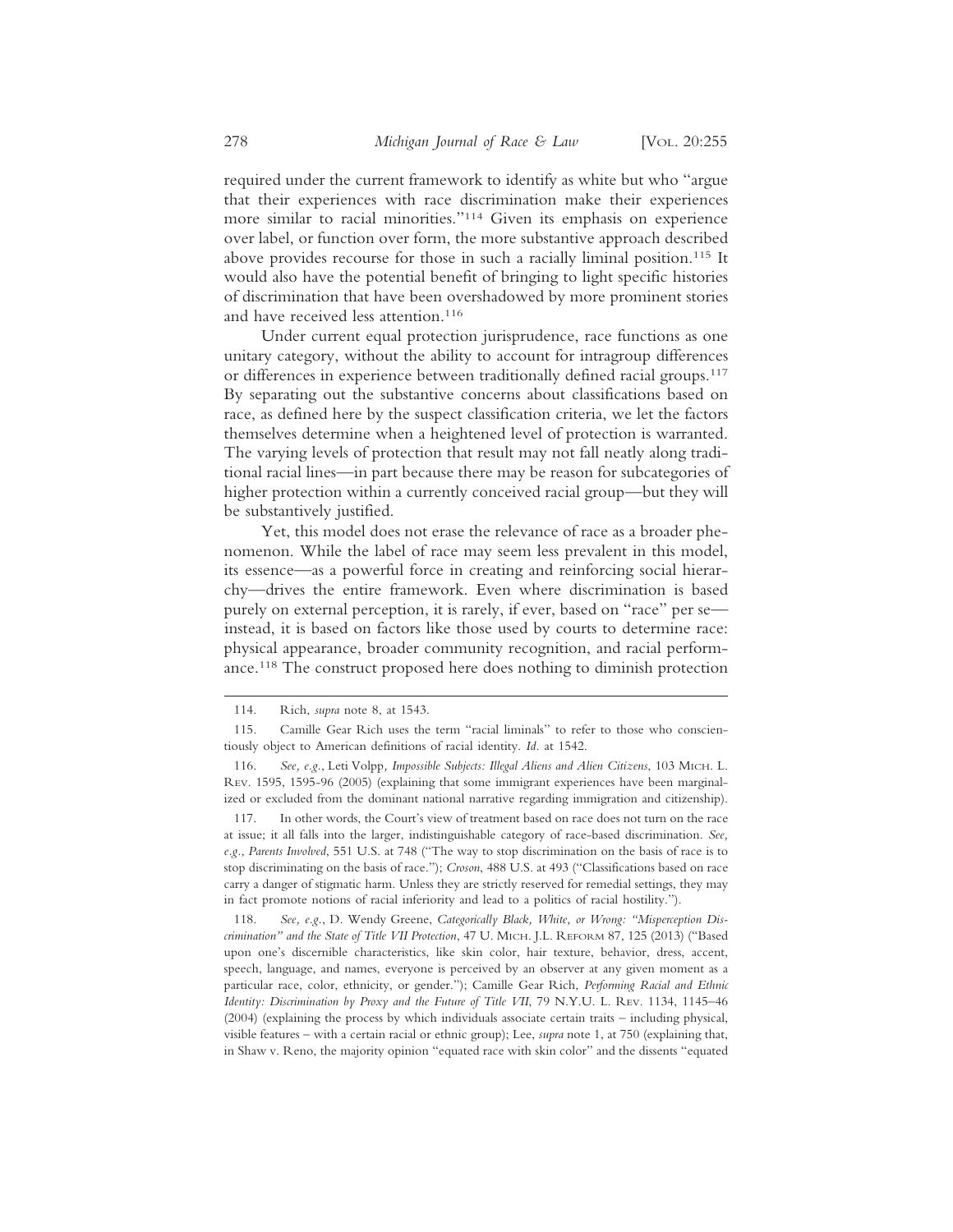against discrimination based on external perception. It does, however, provide an opportunity to hone our understanding of what such discrimination entails and whom it impacts most.

Turning inwards, another benefit to focusing on the nature of the discrimination rather than racial categorization is that it does not require claimants to declare membership in a group. Nor does it force the drawing of a line (in describing the group) that will include some and exclude others from membership. Moreover, it evades the imposition of identity harms that can result from forcing individuals, either directly or indirectly, to claim affiliation with a particular group.119 Identity-driven narrative in the law can also negatively inform individual identity as it cements the denigrated status of those possessing a certain trait into doctrine.<sup>120</sup>

A model that focuses on the substantive rather than the categorical importance of race is compatible with the antibalkanization principle identified by other constitutional law scholars.<sup>121</sup> Reva Siegel, for instance, has described antibalkanization—the perspective applied to racial classifications by Justices Kennedy and O'Connor—as favoring those measures that advance social cohesion and discouraging those policies that threaten social cohesion.122 The model proposed by this piece might have some appeal from the antibalkanization perspective to the extent that racial identity politics are perceived as divisive.123 Also, like the model described herein, antibalkanization interprets equal protection "purposively and structurally,"124 concerned with the ends to which race is used more than with the metric of race itself. Also in the spirit of minimizing unnecessary racebased tension, Justin Driver has suggested that there may be some instances in which couching judicial decisions in non-racial terms may better serve

119. *See* Lucas, *supra* note 8, at 1267–68 (describing the psychological and emotional harm generated by refusing multiracial individuals the ability to identify themselves as multiracial).

120. *See* William N. Eskridge, Jr., *Channeling: Identity-Based Social Movements*, 150 U. PA. L. REV. 419, 422 (2001) ("Much of what made it intelligible (as well as denigrating) to be a 'colored person' or a 'homosexual' or a 'retarded person' was the line drawn by law and the discourse stimulated by legal actors."); *see also* SONU BEDI, BEYOND RACE, SEX, AND SEXUAL ORIENTATION 47 (2013) ("Victimhood must be placed front and center to gain suspect class status.").

121. *See, e.g.*, Siegel, *supra* note 35, at 1281; Neil S. Siegel, *Race-Conscious Student Assignment Plans: Balkanization, Integration, and Individualized Consideration*, 56 DUKE L.J. 781, 799-800 (2006); Robert C. Post, *Foreword: Fashioning the Legal Constitution: Culture, Courts, and Law*, 117 HARV. L. REV. 4, 74-75 (2003).

122. Siegel, *supra* note 35, at 1281.

123. Cf. Cristina M. Rodríguez, *Against Individualized Consideration*, 83 IND. L.J. 1405, 1411 (2008) (arguing that the authenticity judgments inherent in the government's attempts to delineate racial categories are potentially divisive).

124. Siegel, *supra* note 35, at 1301.

racial difference with experiences of past discrimination"). The point is that ultimately, both courts and other individuals are relying on something more specific to figure out what "race" means.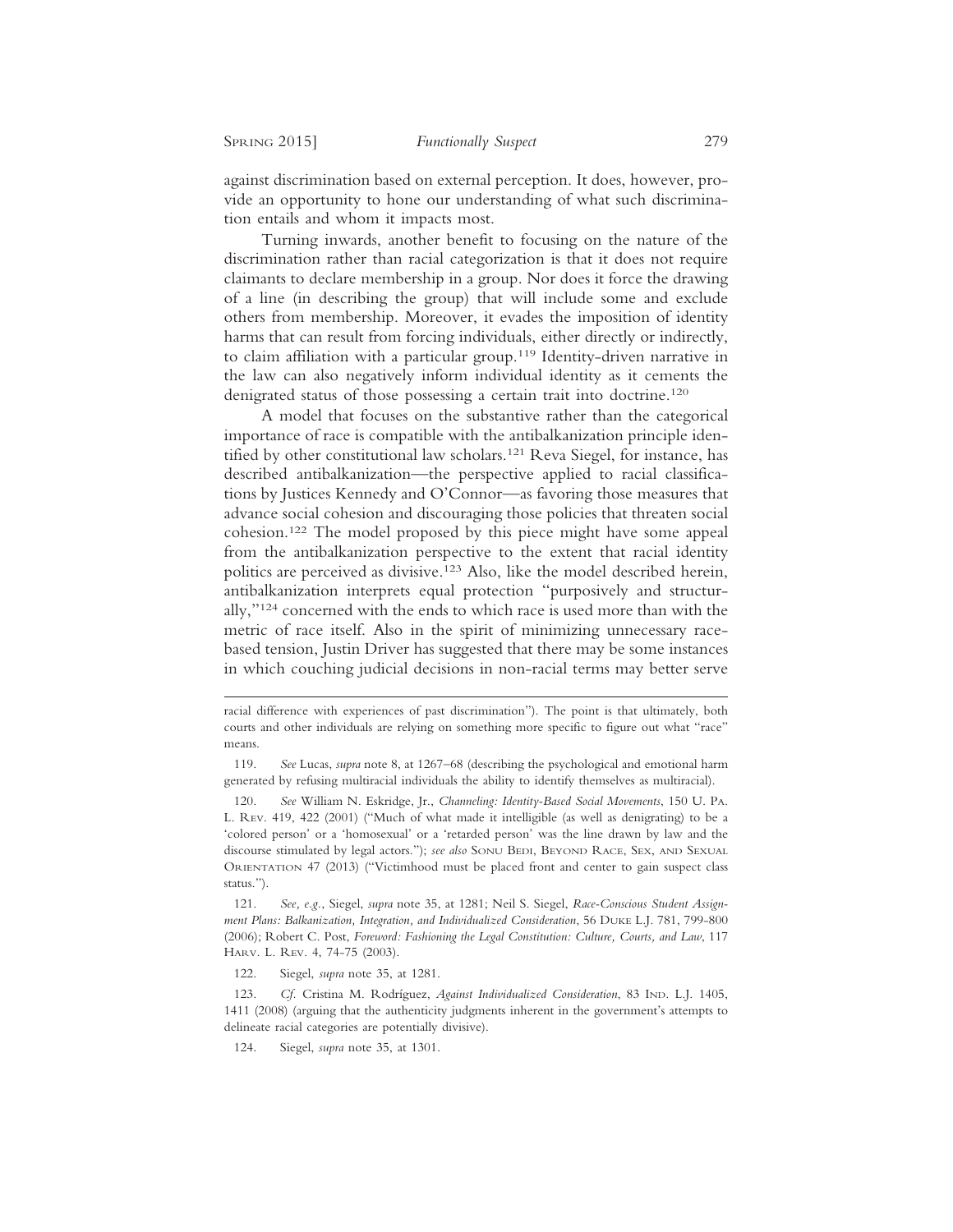the ends of justice.125 Thus, there may be both subjective and objective appeal to such an approach.

The potential import of this model can be demonstrated by considering the 2007 case *Parents Involved in Community Schools v. Seattle School District No. 1*126 under both the current and proposed approaches. By way of brief factual summary, school districts in Seattle, Washington, and Louisville, Kentucky, had formulated student assignment plans that relied in part on racial classifications.127 The two districts had different histories with regard to racial segregation—Seattle having not experienced de jure discrimination<sup>128</sup> and Louisville having been subject to a desegregation order and subsequently found to have achieved unitary status<sup>129</sup>—but both districts were characterized by a fair amount of de facto segregation.<sup>130</sup> It was in this context that the school districts formulated the student assignment plans; the goal of such plans was to address such racial segregation.<sup>131</sup>

In an opinion authored by Chief Justice Roberts, the Court struck down both assignment plans as unconstitutional.132 The reasoning of his opinion tracked the current state of equal protection doctrine. The Court first focused in on the fact that race was a determinative factor in assigning students to schools.133 Unsurprisingly, and as a result of past precedent, the Court found it unnecessary to consider the way in which race was being used—i.e., as a benign or invidious consideration.134 As a result, the Court applied strict scrutiny and rejected the notion that "racial balancing" (even if labeled as "racial diversity") could constitute a compelling interest to justify the use of race.<sup>135</sup> The Court also criticized the means used by the

- 126. 551 U.S. 701 (2007).
- 127. *Id.* at 711-12, 715-17.

128. *Id.* at 712; *see also id.* at 806-07 (Breyer, J., dissenting) ("In Seattle, the plaintiffs alleged that school segregation reflected not only generalized societal discrimination and residential housing patterns, but also *school board policies and actions* that helped to create, maintain, and aggravate racial segregation." (emphasis in original)).

129. *Id*. at 715-16.

130. *Parents Involved*, 551 U.S. at 806 (Breyer, J., dissenting) ("In both Seattle and Louisville, the local school districts began with schools that were highly segregated in fact.").

131. *Id.* at 806 (Breyer, J., dissenting) ("The upshot is that myriad school districts operating in myriad circumstances have devised myriad plans, often with race-conscious elements, all for the sake of eradicating earlier school segregation, bringing about integration, or preventing retrogression."); *see also id.* ("In both Seattle and Louisville, the local school districts began with schools that were highly segregated in fact.").

- 132. *Id.* at 748.
- 133. *Id.* at 723.
- 134. *Id.* at 725.
- 135. *Id.* at 730-33.

<sup>125.</sup> Justin Driver, *Recognizing Race*, 112 COLUM. L. REV. 404 (2012). Driver also acknowledges that there are other instances in which specifically acknowledging racial identity may serve an important purpose. His main point is that judges should be more thoughtful about how and when they invoke racial identification.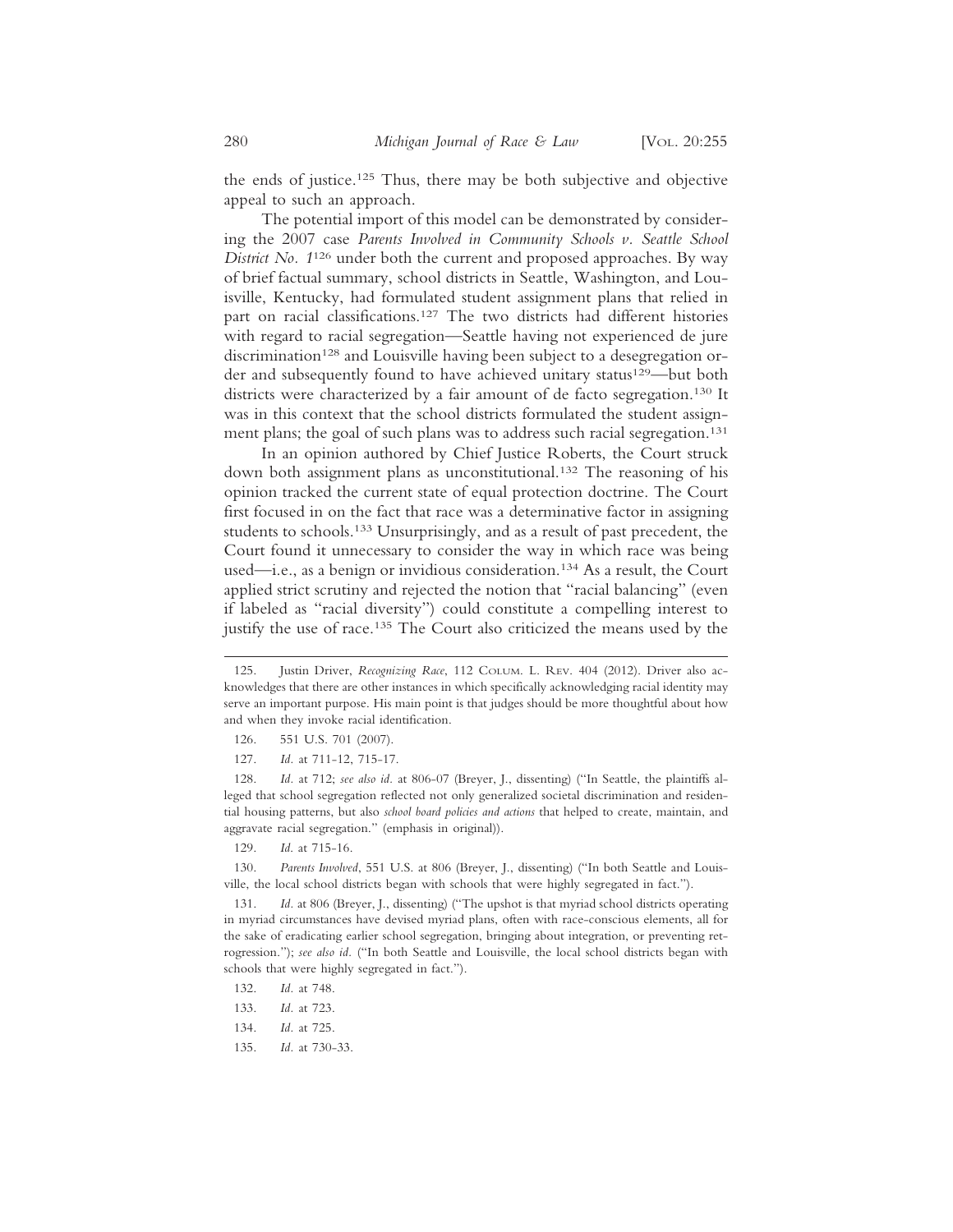school districts, explaining that the school districts' failure to consider race-neutral alternatives and the racial categorizations used by the assignment plans failed to satisfy strict scrutiny's narrow tailoring requirement.<sup>136</sup>

Under the proposal made herein, a wholly different inquiry would occur. The primary focus for the Court's analysis would be whether the student assignment plans' operation stemmed from or perpetuated a history of past discrimination, affected the claimant's ability to access the political process (as a means to provide for legal protection), or was based on a trait irrelevant to the claimant's ability to contribute to or participate in the context at issue. A White plaintiff could no longer make a claim based on "race" alone; she would have to claim one of the above factors as the basis for her claim. Given the history of Seattle and Louisville, it likely would be difficult for her to establish the first; it is also unlikely that she would attempt to argue that her assignment somehow obstructed or diluted her ability to effectively utilize the political process (especially given the broader demographics of both districts, both of which have a substantial white majority).<sup>137</sup> Therefore, the third factor would likely appear most promising. Here, however, is where the shift away from "race" as it is currently utilized becomes particularly salient. Unlike in the majority's analysis, the goal of racial balancing or racial diversity would not be proscribed as a de facto matter, because "race" alone would no longer serve as the trigger for constitutional illegitimacy. Clearly, selection on the basis of race is not irrelevant to the goal of racial diversity.138

<sup>136.</sup> *Id.* at 733-35. In this context, the narrow tailoring requirement lends itself to a host of perverse results. Should the school district's use of race have too great an impact, that may suggest the use of racial classification is impermissible; however, if the use of race has too minimal an impact on school enrollment, that may also "cast[ ] doubt on the necessity of using racial classifications." *Id.* at 734. Similarly, making distinctions among races (or choosing to be particularly concerned about particular racial distinctions) may raise concerns under the current approach. *Id.* at 723 ("Even when it comes to race, the plans here employ only a limited notion of diversity, viewing race exclusively in white/nonwhite terms in Seattle and black/'other' terms in Jefferson County.").

<sup>137.</sup> *See* U.S. CENSUS BUREAU, *American Community Survey Demographic and Housing Estimates: 2005-2007*, http://factfinder.census.gov (report generated Jan. 25, 2015) (estimating the population of Seattle, Washington to be 73.6% white from 2005 to 2007); U.S. CENSUS BU-REAU, *American Community Survey Demographic and Housing Estimates: 2008-2012 American Community Survey 5-Year Estimates*, http://factfinder.census.gov (report generated Jan. 25, 2015) (estimating the population of Louisville/Jefferson County, Kentucky to be 77.4% white from 2008 to 2012).

<sup>138.</sup> *Cf. Parents Involved*, 551 U.S. at 733 (citing the Ninth Circuit's en banc opinion) ("[W]hen a racially diverse school system is the goal (or racial concentration or isolation is the problem), there is no more effective means than a consideration of race to achieve the solution.").

The clear next question posed by a devil's advocate would be: why then could a statesponsored white supremacist group not claim its own parallel rationale, holding the exclusion of African-Americans to be a necessary means toward its own ends. The answer lies in the fact that a plaintiff could likely challenge such discrimination under the first (or possibly second) factors. Moreover, courts could easily distinguish between measures that are purely exclusionary and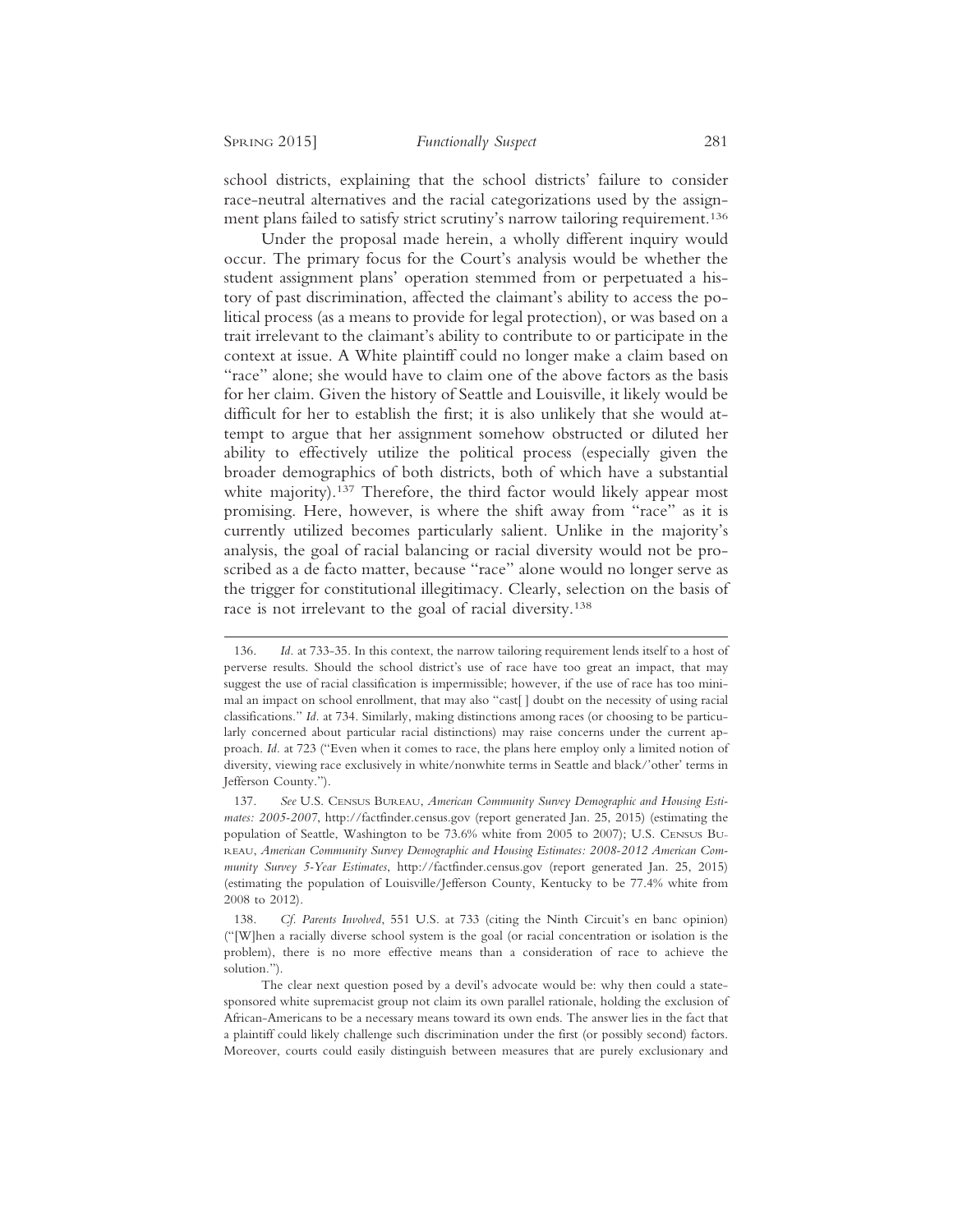As mentioned above, there are also institutional reasons to support such a substantive approach. Requiring courts to analyze empirical data or evidence regarding whether a certain phenomenon, such as historical discrimination, has been shown utilizes judicial ken more appropriately than the task of defining race or deciding who qualifies as a member of a given race. And, given the Court's current hesitance to bestow suspect classification status on any new group, creating doctrinal stagnation, this model allows the law to evolve in more interesting ways, providing a basis for more expansive protection.139

Last, and as alluded to in Part II, this model can serve an important educative function for the courts and the public. Many people are rarely exposed to the discussions underlying the designation of a suspect class and thus have little occasion to think about why we care about discriminating on the basis of race (or any other category for that matter). This approach would force litigants to frame their arguments to emphasize the nature of discrimination and to include a demonstration of how such discrimination operates in practice. Thus, it forces courts to grapple with the substantive impact of discrimination. It also facilitates public exploration of various forms of discrimination and its effects in a way that the current model because it subsumes that inquiry in the term "race," which is all the public sees—does not require.

## B. *Critiques*

One major critique of this approach centers on the role that identityfocused doctrine may play in collective organizing or mobilizing. As Kimberlé Crenshaw has written, "History has shown that the most valuable asset of the Black community has been its ability to assert a collective identity and to name its collective political reality."140 Although this statement may be true, there are still valid reasons to embrace a framework for equal protection that is not rooted in identity. Moreover, it is not necessarily true that the understanding of race that is most politically or socially advantageous is also the best from a legal standpoint.<sup>141</sup>

those that may exclude some, but have an independent substantive rationale, such as diversity or integration.

<sup>139.</sup> *Cf.* Pollvogt, *supra* note 64, at 802 (describing how the categorical approach "'freezes' our understanding of discrimination and prejudice, reducing sensitivity to societal evolution in those areas" whereas "trait-relevancy analysis is fact- and context-specific, allowing more nuanced and nimble determinations over time").

<sup>140.</sup> Kimberl´e Williams Crenshaw, *Race, Reform, and Retrenchment: Transformation and Legitimation in Antidiscrimination Law*, 101 HARV. L. REV. 1331, 1336 (1988). *See also* Andrews, *supra* note 18, at 511 (noting that "many liberal and critical race theorists argue [ ] that, to ensure redress of substantive conditions of oppression, the last thing we need is less of a focus on race. Instead, we need to focus more attention on explicitly racial concerns.").

<sup>141.</sup> Lucas, supra note 8, at 1291–92 (arguing against the conflation of identity and doctrine, given the different purposes served by each); *cf.* Rich, *supra* note 8, at 1561 ("The state should not assume that the racial-designation decisions it causes individuals to make for adminis-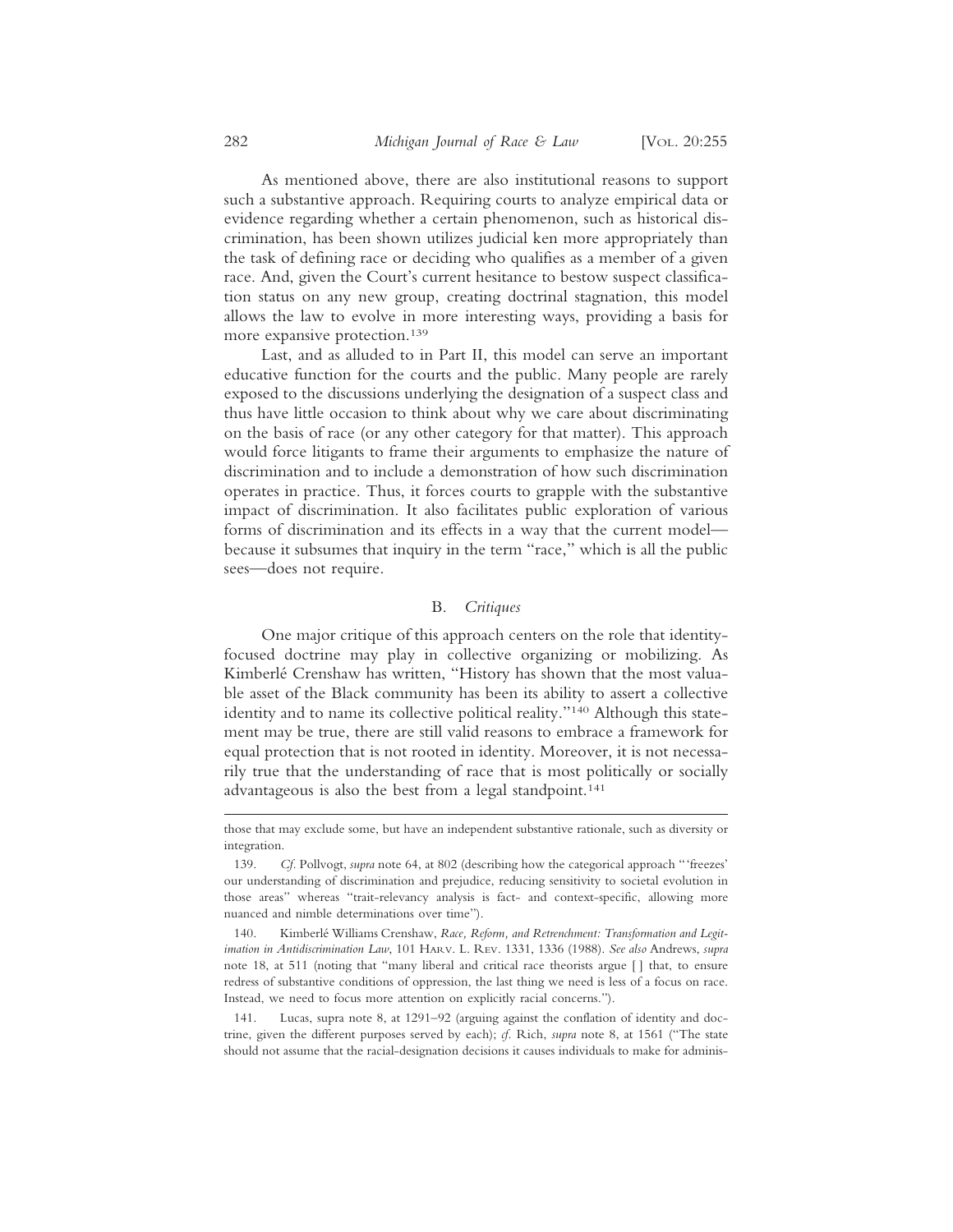The centrality of identity to race-based organizing makes sense against the backdrop of a movement and corresponding doctrinal shifts that were also based on identity. But because we live in a world where issues of categorization have become more complex and intersectionality must be increasingly recognized, organizing methods may need to adapt regardless. It may no longer make sense for bonds to be forged based purely on a more superficial or phenotypical understanding of race (i.e., skin color); instead, as Guinier and Torres argue, it may make sense to organize around race as a political concept.142 Existing understandings of race can and should still be a part of that story—in part because they inevitably inform how race operates within the sociopolitical sphere—and a shift to the proposed framework does not imply their irrelevance, nor does it stand in the way of those who wish to form a collective identity. The approach suggested herein recognizes the impact of racial discrimination and attempts to provide substance to the legal construct of race that could just as easily be embraced by those organizing in the name of racial justice.

Yet, it does not single out race by name. This is not to diminish the role or importance of race, but instead to acknowledge that the notion of "race" alone has no substantive meaning in the context of equal protection doctrine as currently constructed by the Supreme Court. Moreover, focusing on the more superficial aspects of race makes it easier for proponents of colorblindness to argue that the salience of race is unnecessary. To the extent that race is a political identity, the law does not currently embrace such a notion of race. Yet under the model suggested here, it is possible not only for race to assume a political dimension in the context of law but also for broader alliances to be formed among similarly marginalized groups of individuals.

And what of the fact that private citizens and state actors discriminate on the basis of race every day? Doesn't that make "race" real and require its inclusion as a cognizable basis for a constitutional claim? Even that statement requires further elucidation of what is meant by race. It might mean, for example, that an actor is discriminating because he perceives an individual to possess certain physical attributes signaling affiliation with a particular group. Yet that alone is not sufficient to violate equal protection: for example, someone might discriminate against a person with blond hair, perceiving her to be less intelligent than a person with brown hair. There

trative purposes prevent the individual from preserving her private-race understandings and the ability to control her public race."). The law's use of race can also have negative effects in the context of identity; *see, e.g.*, James, *supra* note 42, at 425 (explaining how the diversity rationale used to support affirmative action cultivates white identities grounded in a sense of entitlement and victimhood, thus further subordinating people of color). To avoid this phenomenon, James suggests that universities provide a more substantive conception of diversity, rather than abandon race altogether. *Id.* at 505–11.

<sup>142.</sup> Note that organizing based on political concepts and phenotype (observable, shared characteristics) need not be mutually exclusive.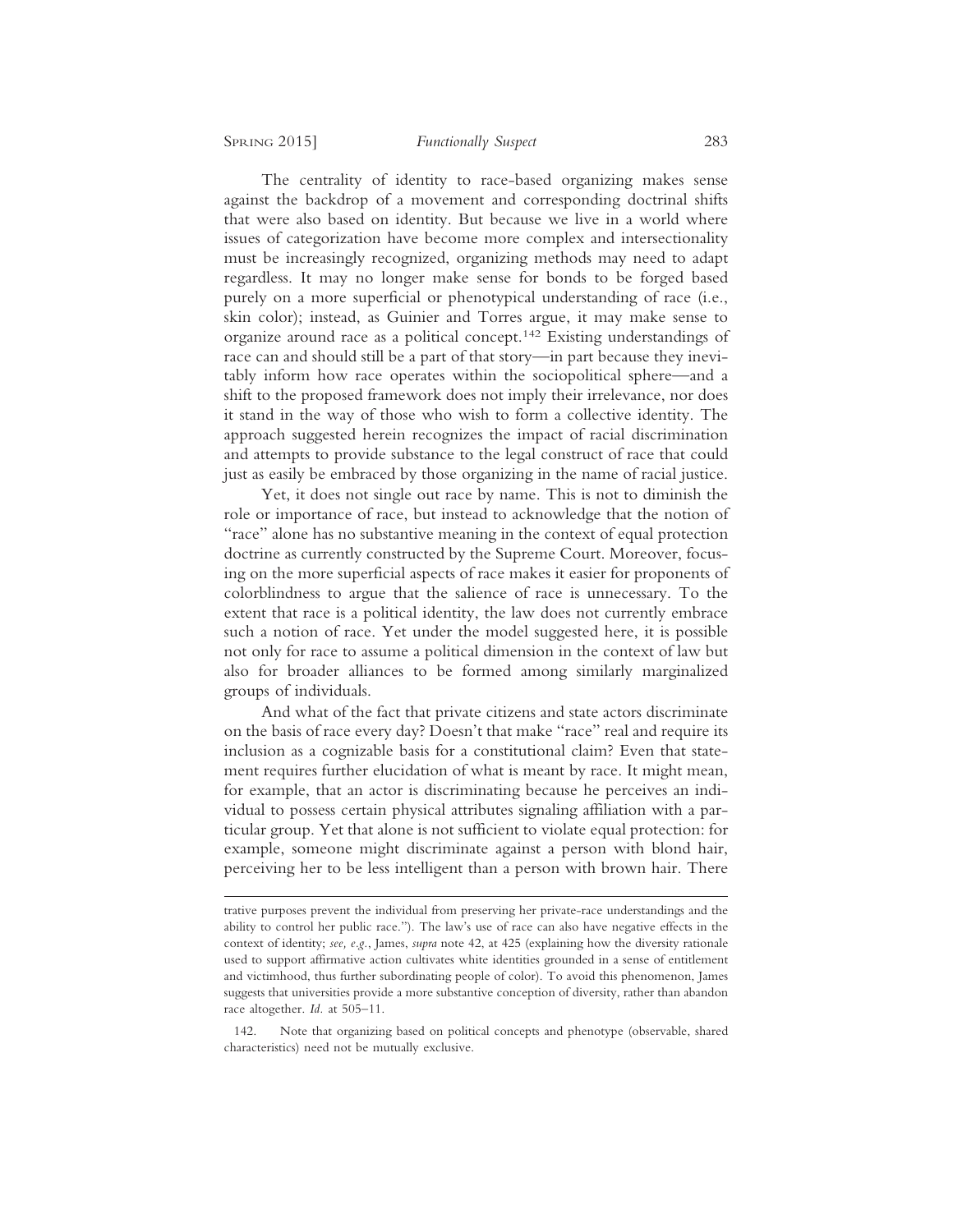is something different about race—namely the factors that lead to its designation as a suspect classification. Thus, the real salience of race in the doctrinal context is ultimately about its roots in past historical discrimination, its linkage to political powerlessness, and the fact that it has no bearing on the ability of individuals to contribute to or participate in society. Hence, the framework prescribed herein.

A devil's advocate might inquire as to whether, under this framework, a state actor that wishes to discriminate need only come up with some reason that the alleged basis for the discrimination (i.e., skin color) *is* in fact relevant. Because discrimination is only problematic when it runs afoul of one of the substantive criteria, one might view the framework as more susceptible to such logic—for example, that a particular trait *does* actually affect one's ability to contribute to society and thus discrimination on the basis of that trait is justifiable. Although under this framework courts would not have made such a preliminary judgment as a categorical matter, such claims would still be disprovable as an empirical matter. Moreover, a framework based on rooting out more pernicious types of discrimination would not accept other forms of discrimination as a defense for discrimination in the instant case. In other words, an employer could not rightfully prefer a White employee over a non-White employee because the latter's minority status may render her networks smaller and her access more limited (as a result of external or societal discrimination).

Unlike other models, which posit that other group-based characteristics, such as class, can approximate race (for example, for purposes of assembling a racially diverse university cohort), this model does not purport to rely on some other element that correlates to race.<sup>143</sup> To the contrary, this Article would endorse Justice Blackmun's statement that, "In order to get beyond racism, we must first take account of race. There is no other way."144 Viewed in that light, this framework might be understood as not supplanting race, but offering another means to "take account of race" by assigning it a particular substantive meaning. This is a different path towards eradicating racial discrimination, but from a pragmatic perspective, may be just as effective. It also casts a wider net and may capture individuals who would not be explicitly recognized under the current regime.

Even though race is a social and legal construction that has been used to subordinate and oppress, as mentioned at the outset of this section, the ability to organize along racial lines has historically served as an incredible political asset. Yet the use of race in the legal arena may no longer be serving its intended purpose—or at least not the purpose that many groups

<sup>143.</sup> *Cf.* Fitzpatrick, *Is the Future of Affirmative Action Race Neutral?*, *supra* note 28, at 10, 14–17 (questioning the constitutionality of race-neutral plans that use characteristics intended to correlate to race, such as family income or residence in urban areas, in lieu of explicit racial classifications).

<sup>144.</sup> *Bakke*, 438 U.S. at 407 (1978) (Blackmun, J.).